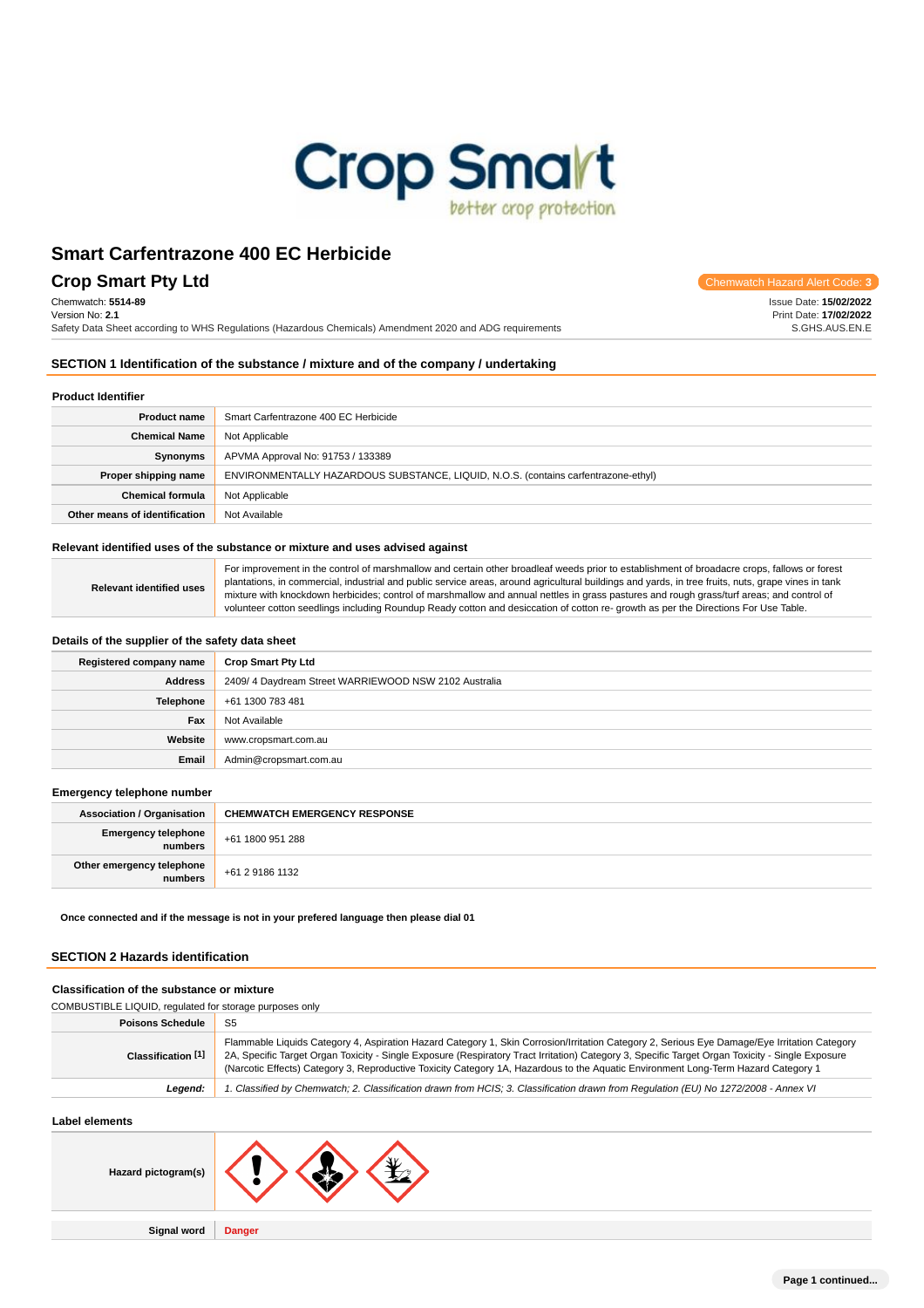### **Hazard statement(s)**

| H <sub>227</sub> | Combustible liquid.                                   |
|------------------|-------------------------------------------------------|
| H304             | May be fatal if swallowed and enters airways.         |
| H315             | Causes skin irritation.                               |
| H319             | Causes serious eye irritation.                        |
| H335             | May cause respiratory irritation.                     |
| H336             | May cause drowsiness or dizziness.                    |
| <b>H360D</b>     | May damage the unborn child.                          |
| H410             | Very toxic to aquatic life with long lasting effects. |

### **Precautionary statement(s) Prevention**

| P <sub>201</sub> | Obtain special instructions before use.                                                        |
|------------------|------------------------------------------------------------------------------------------------|
| P210             | Keep away from heat, hot surfaces, sparks, open flames and other ignition sources. No smoking. |
| P <sub>271</sub> | Use only outdoors or in a well-ventilated area.                                                |
| P280             | Wear protective gloves, protective clothing, eye protection and face protection.               |
| P261             | Avoid breathing mist/vapours/spray.                                                            |
| P273             | Avoid release to the environment.                                                              |
| P264             | Wash all exposed external body areas thoroughly after handling.                                |

### **Precautionary statement(s) Response**

| P301+P310      | IF SWALLOWED: Immediately call a POISON CENTER/doctor/physician/first aider.                                                     |  |
|----------------|----------------------------------------------------------------------------------------------------------------------------------|--|
| P331           | Do NOT induce vomiting.                                                                                                          |  |
| P308+P313      | IF exposed or concerned: Get medical advice/attention.                                                                           |  |
| P370+P378      | In case of fire: Use alcohol resistant foam or normal protein foam to extinguish.                                                |  |
| P305+P351+P338 | IF IN EYES: Rinse cautiously with water for several minutes. Remove contact lenses, if present and easy to do. Continue rinsing. |  |
| P312           | Call a POISON CENTER/doctor/physician/first aider/if you feel unwell.                                                            |  |
| P337+P313      | If eye irritation persists: Get medical advice/attention.                                                                        |  |
| P391           | Collect spillage.                                                                                                                |  |
| P302+P352      | IF ON SKIN: Wash with plenty of water.                                                                                           |  |
| P304+P340      | IF INHALED: Remove person to fresh air and keep comfortable for breathing.                                                       |  |
| P332+P313      | If skin irritation occurs: Get medical advice/attention.                                                                         |  |
| P362+P364      | Take off contaminated clothing and wash it before reuse.                                                                         |  |

### **Precautionary statement(s) Storage**

| P405      | Store locked up.                                                 |
|-----------|------------------------------------------------------------------|
| P403+P233 | Store in a well-ventilated place. Keep container tightly closed. |

#### **Precautionary statement(s) Disposal**

**P501** Dispose of contents/container to authorised hazardous or special waste collection point in accordance with any local regulation.

### **SECTION 3 Composition / information on ingredients**

#### **Substances**

See section below for composition of Mixtures

### **Mixtures**

| <b>CAS No</b>                                                                                                                                                                                             | %[weight] | Name                   |
|-----------------------------------------------------------------------------------------------------------------------------------------------------------------------------------------------------------|-----------|------------------------|
| 128639-02-1                                                                                                                                                                                               | $30 - 50$ | carfentrazone-ethyl    |
| Various                                                                                                                                                                                                   | $30 - 50$ | liquid hydrocarbons    |
| 872-50-4                                                                                                                                                                                                  | $10 - 20$ | N-methyl-2-pyrrolidone |
| 1. Classified by Chemwatch; 2. Classification drawn from HCIS; 3. Classification drawn from Regulation (EU) No 1272/2008 - Annex VI; 4.<br>Legend:<br>Classification drawn from C&L * EU IOELVs available |           |                        |

#### **SECTION 4 First aid measures**

| Description of first aid measures |                                                                                                                                                                                                                                                                                                                                                                                                                                                                |  |
|-----------------------------------|----------------------------------------------------------------------------------------------------------------------------------------------------------------------------------------------------------------------------------------------------------------------------------------------------------------------------------------------------------------------------------------------------------------------------------------------------------------|--|
| <b>Eye Contact</b>                | If this product comes in contact with the eyes:<br>Wash out immediately with fresh running water.<br>Ensure complete irrigation of the eye by keeping eyelids apart and away from eye and moving the eyelids by occasionally lifting the upper<br>and lower lids.<br>Seek medical attention without delay; if pain persists or recurs seek medical attention.<br>Removal of contact lenses after an eye injury should only be undertaken by skilled personnel. |  |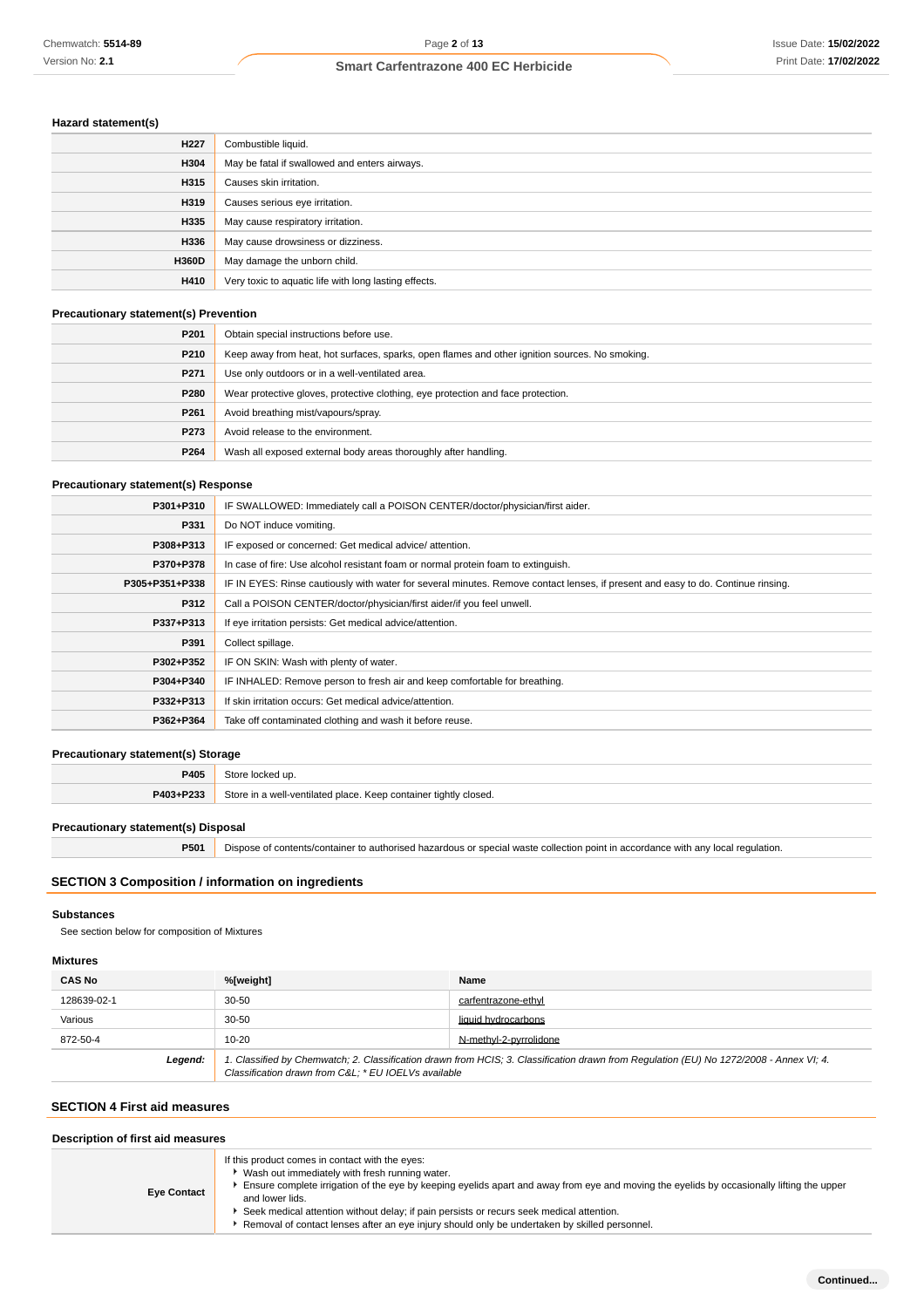| <b>Skin Contact</b> | If skin contact occurs:<br>Immediately remove all contaminated clothing, including footwear.<br>Flush skin and hair with running water (and soap if available).<br>Seek medical attention in event of irritation.                                                                                                                                                                                                                                                                                                                                                                                                                                                                                             |
|---------------------|---------------------------------------------------------------------------------------------------------------------------------------------------------------------------------------------------------------------------------------------------------------------------------------------------------------------------------------------------------------------------------------------------------------------------------------------------------------------------------------------------------------------------------------------------------------------------------------------------------------------------------------------------------------------------------------------------------------|
| Inhalation          | If fumes or combustion products are inhaled remove from contaminated area.<br>Lay patient down. Keep warm and rested.<br>▶ Prostheses such as false teeth, which may block airway, should be removed, where possible, prior to initiating first aid procedures.<br>Apply artificial respiration if not breathing, preferably with a demand valve resuscitator, bag-valve mask device, or pocket mask as trained.<br>Perform CPR if necessary.<br>Transport to hospital, or doctor, without delay.                                                                                                                                                                                                             |
| Ingestion           | If swallowed do <b>NOT</b> induce vomiting.<br>► If vomiting occurs, lean patient forward or place on left side (head-down position, if possible) to maintain open airway and prevent aspiration.<br>• Observe the patient carefully.<br>Never give liquid to a person showing signs of being sleepy or with reduced awareness; i.e. becoming unconscious.<br>Give water to rinse out mouth, then provide liquid slowly and as much as casualty can comfortably drink.<br>Seek medical advice.<br>Avoid giving milk or oils.<br>Avoid giving alcohol.<br>If spontaneous vomiting appears imminent or occurs, hold patient's head down, lower than their hips to help avoid possible aspiration of<br>vomitus. |

#### **Indication of any immediate medical attention and special treatment needed**

Any material aspirated during vomiting may produce lung injury. Therefore emesis should not be induced mechanically or pharmacologically. Mechanical means should be used if it is considered necessary to evacuate the stomach contents; these include gastric lavage after endotracheal intubation. If spontaneous vomiting has occurred after ingestion, the patient should be monitored for difficult breathing, as adverse effects of aspiration into the lungs may be delayed up to 48 hours. Treat symptomatically.

Heavy and persistent skin contamination over many years may lead to dysplastic changes. Pre-existing skin disorders may be aggravated by exposure to this product.

In general, emesis induction is unnecessary with high viscosity, low volatility products, i.e. most oils and greases.

High pressure accidental injection through the skin should be assessed for possible incision, irrigation and/or debridement. **NOTE:** Injuries may not seem serious at first, but within a few hours tissue may become swollen, discoloured and extremely painful with extensive subcutaneous necrosis. Product may be forced through considerable distances along tissue planes.

#### **SECTION 5 Firefighting measures**

#### **Extinguishing media**

- Foam.
- Dry chemical powder.
- BCF (where regulations permit).
- Carbon dioxide.
- Water spray or fog Large fires only.

#### **Special hazards arising from the substrate or mixture**

| <b>Fire Incompatibility</b>  | Avoid contamination with oxidising agents i.e. nitrates, oxidising acids, chlorine bleaches, pool chlorine etc. as ignition may result                                                                                                                                                                                                                                                                                                                                                                                                                                                                                                                                                                                                                        |
|------------------------------|---------------------------------------------------------------------------------------------------------------------------------------------------------------------------------------------------------------------------------------------------------------------------------------------------------------------------------------------------------------------------------------------------------------------------------------------------------------------------------------------------------------------------------------------------------------------------------------------------------------------------------------------------------------------------------------------------------------------------------------------------------------|
| Advice for firefighters      |                                                                                                                                                                                                                                                                                                                                                                                                                                                                                                                                                                                                                                                                                                                                                               |
| <b>Fire Fighting</b>         | Alert Fire Brigade and tell them location and nature of hazard.<br>• Wear full body protective clothing with breathing apparatus.<br>Prevent, by any means available, spillage from entering drains or water course.<br>Use water delivered as a fine spray to control fire and cool adjacent area.<br>Avoid spraying water onto liquid pools.<br>DO NOT approach containers suspected to be hot.<br>Cool fire exposed containers with water spray from a protected location.<br>If safe to do so, remove containers from path of fire.                                                                                                                                                                                                                       |
| <b>Fire/Explosion Hazard</b> | Combustible.<br>Slight fire hazard when exposed to heat or flame.<br>► Heating may cause expansion or decomposition leading to violent rupture of containers.<br>• On combustion, may emit toxic fumes of carbon monoxide (CO).<br>May emit acrid smoke.<br>Mists containing combustible materials may be explosive.<br>Combustion products include:<br>carbon dioxide (CO2)<br>hydrogen chloride<br>phosgene<br>hydrogen fluoride<br>nitrogen oxides (NOx)<br>other pyrolysis products typical of burning organic material.<br><b>CARE:</b> Water in contact with hot liquid may cause foaming and a steam explosion with wide scattering of hot oil and possible severe burns.<br>Foaming may cause overflow of containers and may result in possible fire. |
| <b>HAZCHEM</b>               | $-3Z$                                                                                                                                                                                                                                                                                                                                                                                                                                                                                                                                                                                                                                                                                                                                                         |
|                              |                                                                                                                                                                                                                                                                                                                                                                                                                                                                                                                                                                                                                                                                                                                                                               |

#### **SECTION 6 Accidental release measures**

#### **Personal precautions, protective equipment and emergency procedures**

See section 8

#### **Environmental precautions**

See section 12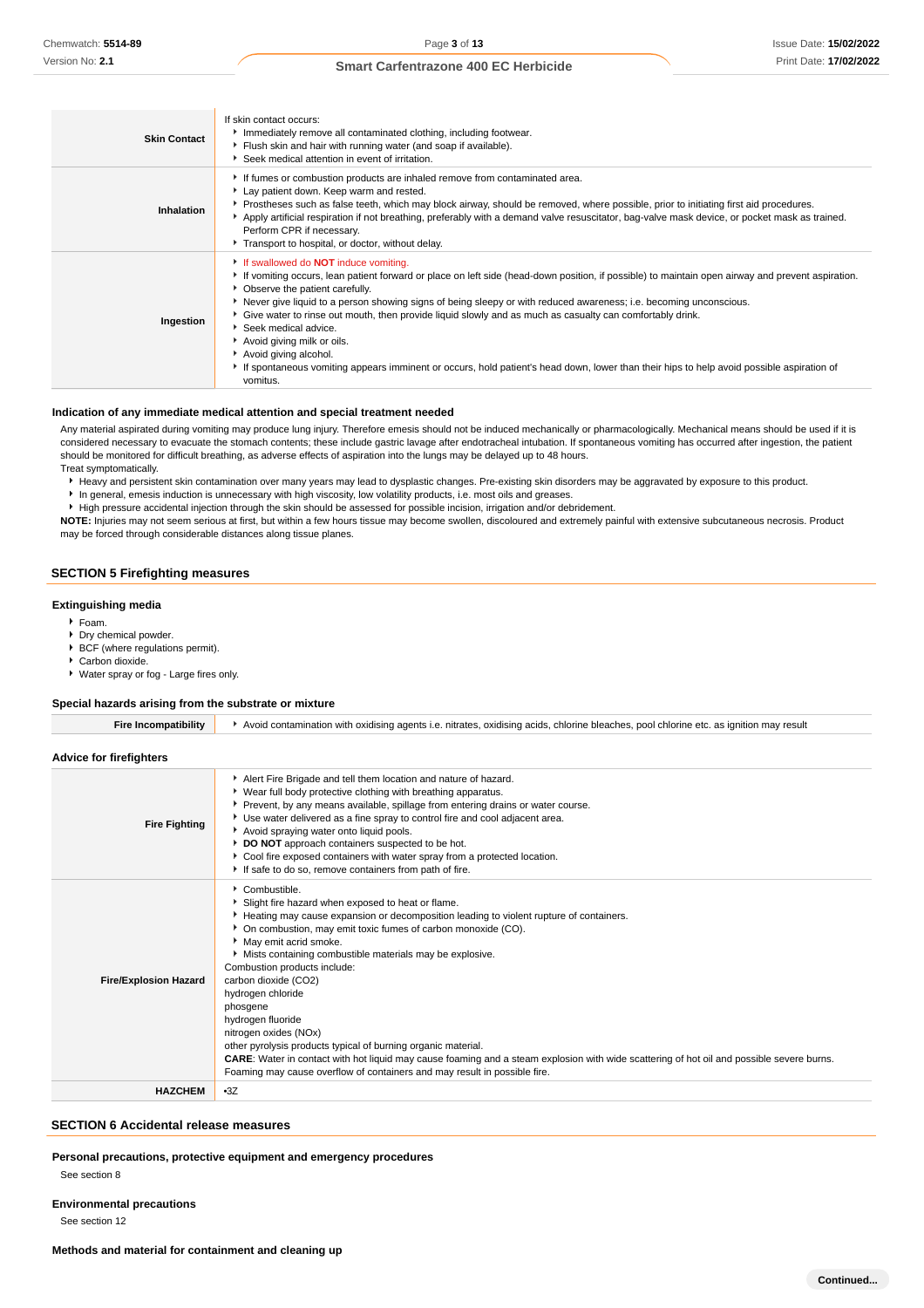| <b>Minor Spills</b> | Environmental hazard - contain spillage.<br>Slippery when spilt.<br>Clean up all spills immediately.<br>Avoid breathing vapours and contact with skin and eyes.<br>▶ Control personal contact with the substance, by using protective equipment.<br>Contain and absorb spill with sand, earth, inert material or vermiculite.<br>▶ Wipe up.<br>• Place in a suitable, labelled container for waste disposal.                                                                                                                                                                                                                                                                                                                                                                                                                                  |
|---------------------|-----------------------------------------------------------------------------------------------------------------------------------------------------------------------------------------------------------------------------------------------------------------------------------------------------------------------------------------------------------------------------------------------------------------------------------------------------------------------------------------------------------------------------------------------------------------------------------------------------------------------------------------------------------------------------------------------------------------------------------------------------------------------------------------------------------------------------------------------|
| <b>Major Spills</b> | Environmental hazard - contain spillage.<br>Slippery when spilt.<br>Moderate hazard.<br>Clear area of personnel and move upwind.<br>Alert Fire Brigade and tell them location and nature of hazard.<br>▶ Wear breathing apparatus plus protective gloves.<br>▶ Prevent, by any means available, spillage from entering drains or water course.<br>No smoking, naked lights or ignition sources.<br>Increase ventilation.<br>Stop leak if safe to do so.<br>Contain spill with sand, earth or vermiculite.<br>Collect recoverable product into labelled containers for recycling.<br>Absorb remaining product with sand, earth or vermiculite.<br>Collect solid residues and seal in labelled drums for disposal.<br>▶ Wash area and prevent runoff into drains.<br>If contamination of drains or waterways occurs, advise emergency services. |

Personal Protective Equipment advice is contained in Section 8 of the SDS.

### **SECTION 7 Handling and storage**

| <b>Precautions for safe handling</b> |  |
|--------------------------------------|--|
|                                      |  |

| Safe handling     | The conductivity of this material may make it a static accumulator., A liquid is typically considered nonconductive if its conductivity is below 100<br>pS/m and is considered semi-conductive if its conductivity is below 10 000 pS/m., Whether a liquid is nonconductive or semi-conductive, the<br>precautions are the same., A number of factors, for example liquid temperature, presence of contaminants, and anti-static additives can greatly<br>influence the conductivity of a liquid.<br>▶ Containers, even those that have been emptied, may contain explosive vapours.<br>Do NOT cut, drill, grind, weld or perform similar operations on or near containers.<br>DO NOT allow clothing wet with material to stay in contact with skin<br>Electrostatic discharge may be generated during pumping - this may result in fire.<br>Ensure electrical continuity by bonding and grounding (earthing) all equipment.<br>Restrict line velocity during pumping in order to avoid generation of electrostatic discharge (<=1 m/sec until fill pipe submerged to twice its<br>diameter, then $\leq$ 7 m/sec).<br>Avoid splash filling.<br>Do NOT use compressed air for filling discharging or handling operations.<br>Avoid all personal contact, including inhalation.<br>▶ Wear protective clothing when risk of exposure occurs.<br>▶ Use in a well-ventilated area.<br>Prevent concentration in hollows and sumps.<br>DO NOT enter confined spaces until atmosphere has been checked.<br>Avoid smoking, naked lights or ignition sources.<br>Avoid contact with incompatible materials.<br>▶ When handling, DO NOT eat, drink or smoke.<br>Keep containers securely sealed when not in use.<br>Avoid physical damage to containers.<br>Always wash hands with soap and water after handling.<br>Vork clothes should be laundered separately.<br>Use good occupational work practice.<br>▶ Observe manufacturer's storage and handling recommendations contained within this SDS. |
|-------------------|--------------------------------------------------------------------------------------------------------------------------------------------------------------------------------------------------------------------------------------------------------------------------------------------------------------------------------------------------------------------------------------------------------------------------------------------------------------------------------------------------------------------------------------------------------------------------------------------------------------------------------------------------------------------------------------------------------------------------------------------------------------------------------------------------------------------------------------------------------------------------------------------------------------------------------------------------------------------------------------------------------------------------------------------------------------------------------------------------------------------------------------------------------------------------------------------------------------------------------------------------------------------------------------------------------------------------------------------------------------------------------------------------------------------------------------------------------------------------------------------------------------------------------------------------------------------------------------------------------------------------------------------------------------------------------------------------------------------------------------------------------------------------------------------------------------------------------------------------------------------------------------------------------------------------------------------------------------------------------------------|
|                   | Atmosphere should be regularly checked against established exposure standards to ensure safe working conditions.                                                                                                                                                                                                                                                                                                                                                                                                                                                                                                                                                                                                                                                                                                                                                                                                                                                                                                                                                                                                                                                                                                                                                                                                                                                                                                                                                                                                                                                                                                                                                                                                                                                                                                                                                                                                                                                                           |
| Other information | Store in original containers.<br>Keep containers securely sealed.<br>Store in a cool, dry, well-ventilated area.<br>Store away from incompatible materials and foodstuff containers.<br>Protect containers against physical damage and check regularly for leaks.<br>▶ Observe manufacturer's storage and handling recommendations contained within this SDS.                                                                                                                                                                                                                                                                                                                                                                                                                                                                                                                                                                                                                                                                                                                                                                                                                                                                                                                                                                                                                                                                                                                                                                                                                                                                                                                                                                                                                                                                                                                                                                                                                              |

### **Conditions for safe storage, including any incompatibilities**

| Suitable container      | Glass container is suitable for laboratory quantities<br>▶ Metal can or drum<br>Packaging as recommended by manufacturer.<br>• Check all containers are clearly labelled and free from leaks.                                                                                                                                                                                                                                                                                                                                                                      |
|-------------------------|--------------------------------------------------------------------------------------------------------------------------------------------------------------------------------------------------------------------------------------------------------------------------------------------------------------------------------------------------------------------------------------------------------------------------------------------------------------------------------------------------------------------------------------------------------------------|
| Storage incompatibility | . CARE: Water in contact with heated material may cause foaming or a steam explosion with possible severe burns from wide scattering of hot<br>material. Resultant overflow of containers may result in fire.<br>· Oil leaks in a pressurized circuit may result in a fine flammable spray (the lower flammability limit for oil mist is reached for a concentration of<br>about 45 g/m3<br>. Autoignition temperatures may be significantly lower under particular conditions (slow oxidation on finely divided materials<br>Avoid reaction with oxidising agents |

## **SECTION 8 Exposure controls / personal protection**

**Occupational Exposure Limits (OEL)**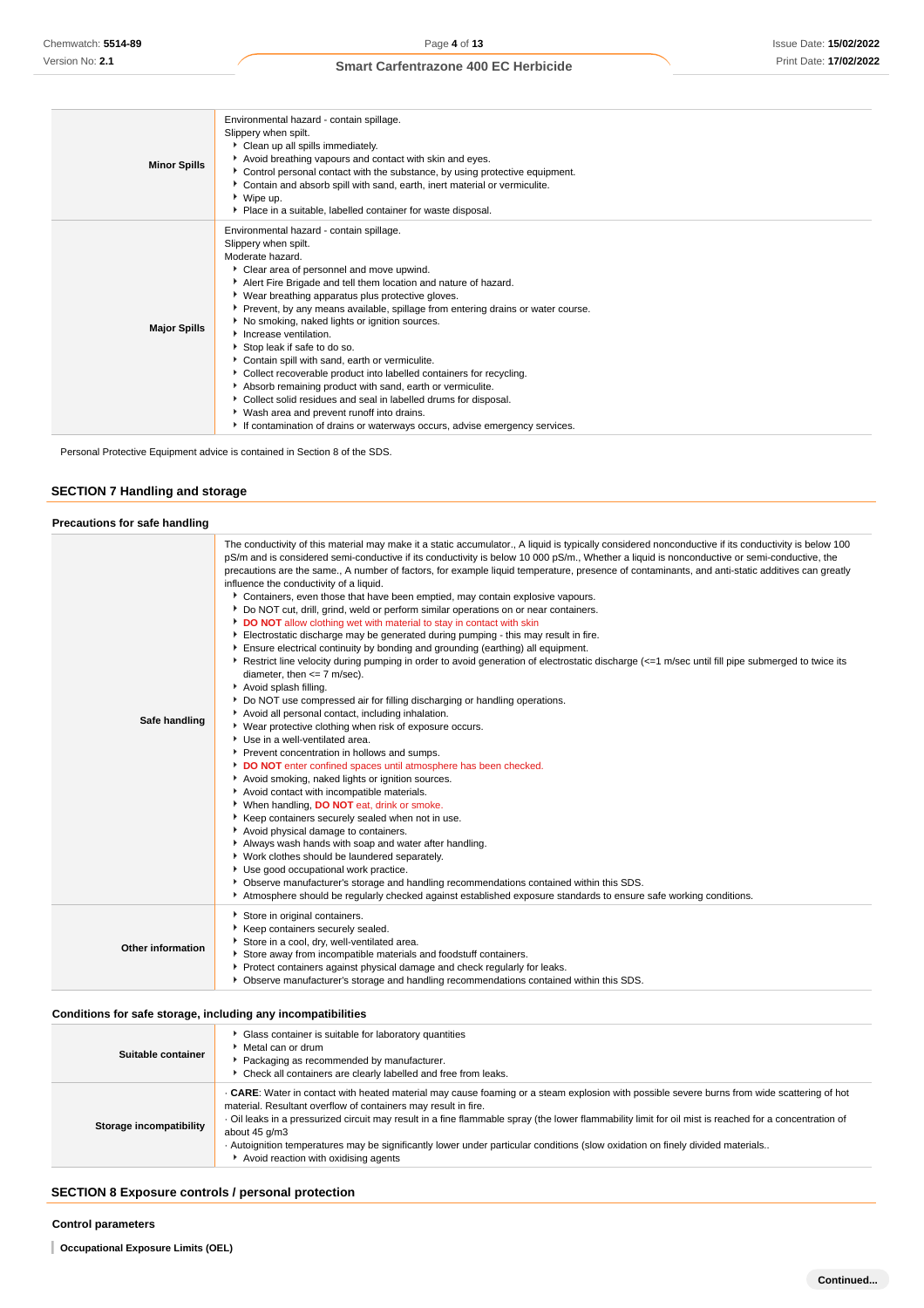Version No: **2.1**

### **Smart Carfentrazone 400 EC Herbicide**

## **INGREDIENT DATA**

| Source                       | Ingredient             | <b>Material name</b>   |        | <b>TWA</b>         | <b>STEL</b>        |           | Peak          | <b>Notes</b>  |
|------------------------------|------------------------|------------------------|--------|--------------------|--------------------|-----------|---------------|---------------|
| Australia Exposure Standards | N-methyl-2-pyrrolidone | 1-Methyl-2-pyrrolidone |        | 25 ppm / 103 mg/m3 | 309 mg/m3 / 75 ppm |           | Not Available | Not Available |
| <b>Emergency Limits</b>      |                        |                        |        |                    |                    |           |               |               |
| Ingredient                   | TEEL-1                 |                        | TEEL-2 |                    |                    | TEEL-3    |               |               |
| N-methyl-2-pyrrolidone       | 30 ppm                 |                        | 32 ppm |                    |                    | $190$ ppm |               |               |
|                              |                        |                        |        |                    |                    |           |               |               |
|                              |                        |                        |        |                    |                    |           |               |               |

| Ingredient                           | <b>Original IDLH</b>                                                                                                                                                                                                                                                                                                                                                     | <b>Revised IDLH</b>                     |  |  |
|--------------------------------------|--------------------------------------------------------------------------------------------------------------------------------------------------------------------------------------------------------------------------------------------------------------------------------------------------------------------------------------------------------------------------|-----------------------------------------|--|--|
| carfentrazone-ethyl                  | Not Available                                                                                                                                                                                                                                                                                                                                                            | Not Available                           |  |  |
| liquid hydrocarbons                  | Not Available                                                                                                                                                                                                                                                                                                                                                            | Not Available                           |  |  |
| N-methyl-2-pyrrolidone               | Not Available                                                                                                                                                                                                                                                                                                                                                            | Not Available                           |  |  |
| <b>Occupational Exposure Banding</b> |                                                                                                                                                                                                                                                                                                                                                                          |                                         |  |  |
| Ingredient                           | <b>Occupational Exposure Band Rating</b>                                                                                                                                                                                                                                                                                                                                 | <b>Occupational Exposure Band Limit</b> |  |  |
| carfentrazone-ethyl                  | E                                                                                                                                                                                                                                                                                                                                                                        | $\leq 0.1$ ppm                          |  |  |
| Notes:                               | Occupational exposure banding is a process of assigning chemicals into specific categories or bands based on a chemical's potency and the<br>adverse health outcomes associated with exposure. The output of this process is an occupational exposure band (OEB), which corresponds to a<br>range of exposure concentrations that are expected to protect worker health. |                                         |  |  |

### **Exposure controls**

| Appropriate engineering<br>controls | The basic types of engineering controls are:<br>Process controls which involve changing the way a job activity or process is done to reduce the risk.<br>Enclosure and/or isolation of emission source which keeps a selected hazard "physically" away from the worker and ventilation that strategically<br>"adds" and "removes" air in the work environment. Ventilation can remove or dilute an air contaminant if designed properly. The design of a<br>ventilation system must match the particular process and chemical or contaminant in use.<br>Employers may need to use multiple types of controls to prevent employee overexposure.<br>Local exhaust ventilation usually required. If risk of overexposure exists, wear approved respirator. Correct fit is essential to obtain adequate<br>protection. Supplied-air type respirator may be required in special circumstances. Correct fit is essential to ensure adequate protection.<br>An approved self contained breathing apparatus (SCBA) may be required in some situations.<br>Provide adequate ventilation in warehouse or closed storage area. Air contaminants generated in the workplace possess varying "escape"<br>velocities which, in turn, determine the "capture velocities" of fresh circulating air required to effectively remove the contaminant.<br>Air Speed:<br>Type of Contaminant:<br>$0.25 - 0.5$ m/s<br>solvent, vapours, degreasing etc., evaporating from tank (in still air).<br>(50-100 f/min.)<br>aerosols, fumes from pouring operations, intermittent container filling, low speed conveyer transfers, welding, spray<br>0.5-1 m/s (100-200<br>drift, plating acid fumes, pickling (released at low velocity into zone of active generation)<br>$f/min.$ )<br>direct spray, spray painting in shallow booths, drum filling, conveyer loading, crusher dusts, gas discharge (active<br>1-2.5 m/s (200-500<br>generation into zone of rapid air motion)<br>f/min.)<br>grinding, abrasive blasting, tumbling, high speed wheel generated dusts (released at high initial velocity into zone of<br>$2.5 - 10$ m/s<br>very high rapid air motion).<br>(500-2000 f/min.)<br>Within each range the appropriate value depends on:<br>Upper end of the range<br>Lower end of the range<br>1: Room air currents minimal or favourable to capture<br>1: Disturbing room air currents<br>2: Contaminants of low toxicity or of nuisance value only.<br>2: Contaminants of high toxicity<br>3: Intermittent, low production.<br>3: High production, heavy use<br>4: Large hood or large air mass in motion<br>4: Small hood-local control only<br>Simple theory shows that air velocity falls rapidly with distance away from the opening of a simple extraction pipe. Velocity generally decreases<br>with the square of distance from the extraction point (in simple cases). Therefore the air speed at the extraction point should be adjusted,<br>accordingly, after reference to distance from the contaminating source. The air velocity at the extraction fan, for example, should be a minimum of<br>1-2 m/s (200-400 f/min) for extraction of solvents generated in a tank 2 meters distant from the extraction point. Other mechanical considerations,<br>producing performance deficits within the extraction apparatus, make it essential that theoretical air velocities are multiplied by factors of 10 or<br>more when extraction systems are installed or used. |  |  |  |  |  |
|-------------------------------------|--------------------------------------------------------------------------------------------------------------------------------------------------------------------------------------------------------------------------------------------------------------------------------------------------------------------------------------------------------------------------------------------------------------------------------------------------------------------------------------------------------------------------------------------------------------------------------------------------------------------------------------------------------------------------------------------------------------------------------------------------------------------------------------------------------------------------------------------------------------------------------------------------------------------------------------------------------------------------------------------------------------------------------------------------------------------------------------------------------------------------------------------------------------------------------------------------------------------------------------------------------------------------------------------------------------------------------------------------------------------------------------------------------------------------------------------------------------------------------------------------------------------------------------------------------------------------------------------------------------------------------------------------------------------------------------------------------------------------------------------------------------------------------------------------------------------------------------------------------------------------------------------------------------------------------------------------------------------------------------------------------------------------------------------------------------------------------------------------------------------------------------------------------------------------------------------------------------------------------------------------------------------------------------------------------------------------------------------------------------------------------------------------------------------------------------------------------------------------------------------------------------------------------------------------------------------------------------------------------------------------------------------------------------------------------------------------------------------------------------------------------------------------------------------------------------------------------------------------------------------------------------------------------------------------------------------------------------------------------------------------------------------------------------------------------------------------------------------------------------------------------------------------------------------------------------------------------------------------------------------------------------------------------------------------------------------------------------------------------------------------------------------------------------------------------------------------------------------|--|--|--|--|--|
| <b>Personal protection</b>          |                                                                                                                                                                                                                                                                                                                                                                                                                                                                                                                                                                                                                                                                                                                                                                                                                                                                                                                                                                                                                                                                                                                                                                                                                                                                                                                                                                                                                                                                                                                                                                                                                                                                                                                                                                                                                                                                                                                                                                                                                                                                                                                                                                                                                                                                                                                                                                                                                                                                                                                                                                                                                                                                                                                                                                                                                                                                                                                                                                                                                                                                                                                                                                                                                                                                                                                                                                                                                                                                    |  |  |  |  |  |
| Eye and face protection             | Safety glasses with side shields.<br>Chemical goggles.<br>Contact lenses may pose a special hazard; soft contact lenses may absorb and concentrate irritants. A written policy document, describing<br>the wearing of lenses or restrictions on use, should be created for each workplace or task. This should include a review of lens absorption<br>and adsorption for the class of chemicals in use and an account of injury experience. Medical and first-aid personnel should be trained in<br>their removal and suitable equipment should be readily available. In the event of chemical exposure, begin eye irrigation immediately and<br>remove contact lens as soon as practicable. Lens should be removed at the first signs of eye redness or irritation - lens should be removed in<br>a clean environment only after workers have washed hands thoroughly. [CDC NIOSH Current Intelligence Bulletin 59], [AS/NZS 1336 or<br>national equivalent]                                                                                                                                                                                                                                                                                                                                                                                                                                                                                                                                                                                                                                                                                                                                                                                                                                                                                                                                                                                                                                                                                                                                                                                                                                                                                                                                                                                                                                                                                                                                                                                                                                                                                                                                                                                                                                                                                                                                                                                                                                                                                                                                                                                                                                                                                                                                                                                                                                                                                                      |  |  |  |  |  |
| <b>Skin protection</b>              | See Hand protection below                                                                                                                                                                                                                                                                                                                                                                                                                                                                                                                                                                                                                                                                                                                                                                                                                                                                                                                                                                                                                                                                                                                                                                                                                                                                                                                                                                                                                                                                                                                                                                                                                                                                                                                                                                                                                                                                                                                                                                                                                                                                                                                                                                                                                                                                                                                                                                                                                                                                                                                                                                                                                                                                                                                                                                                                                                                                                                                                                                                                                                                                                                                                                                                                                                                                                                                                                                                                                                          |  |  |  |  |  |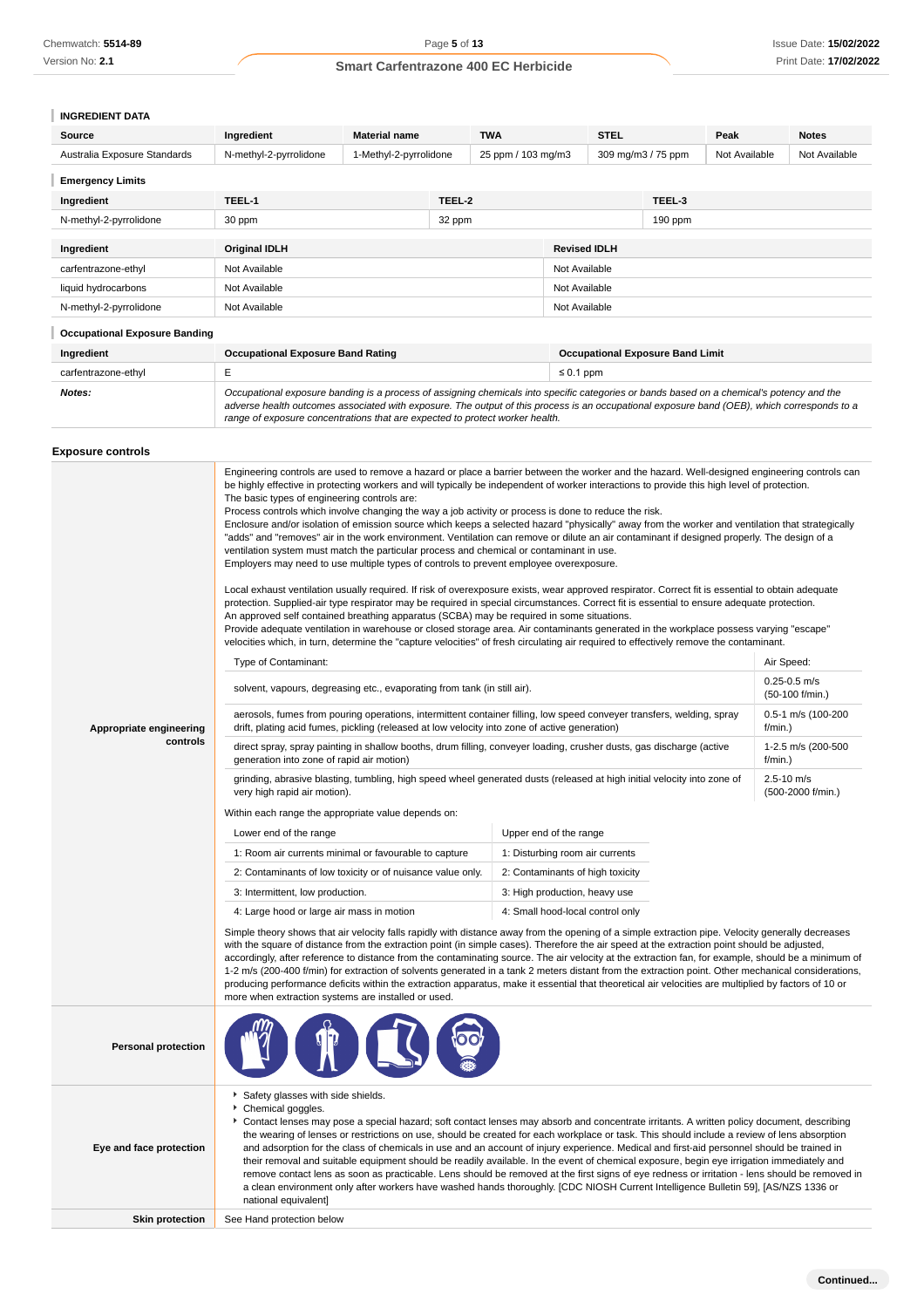| <b>Hands/feet protection</b> | ▶ Wear chemical protective gloves, e.g. PVC.<br>▶ Wear safety footwear or safety gumboots, e.g. Rubber<br>The selection of suitable gloves does not only depend on the material, but also on further marks of quality which vary from manufacturer to<br>manufacturer. Where the chemical is a preparation of several substances, the resistance of the glove material can not be calculated in advance<br>and has therefore to be checked prior to the application.<br>The exact break through time for substances has to be obtained from the manufacturer of the protective gloves and has to be observed when<br>making a final choice.<br>Personal hygiene is a key element of effective hand care. Gloves must only be worn on clean hands. After using gloves, hands should be<br>washed and dried thoroughly. Application of a non-perfumed moisturiser is recommended.<br>Suitability and durability of glove type is dependent on usage. Important factors in the selection of gloves include:<br>- frequency and duration of contact,<br>· chemical resistance of glove material,<br>· glove thickness and<br>· dexterity<br>Select gloves tested to a relevant standard (e.g. Europe EN 374, US F739, AS/NZS 2161.1 or national equivalent).<br>When prolonged or frequently repeated contact may occur, a glove with a protection class of 5 or higher (breakthrough time greater than 240<br>minutes according to EN 374, AS/NZS 2161.10.1 or national equivalent) is recommended.<br>. When only brief contact is expected, a glove with a protection class of 3 or higher (breakthrough time greater than 60 minutes according to EN<br>374, AS/NZS 2161.10.1 or national equivalent) is recommended.<br>. Some glove polymer types are less affected by movement and this should be taken into account when considering gloves for long-term use.<br>. Contaminated gloves should be replaced.<br>As defined in ASTM F-739-96 in any application, gloves are rated as:<br>- Excellent when breakthrough time > 480 min<br>Good when breakthrough time > 20 min<br>· Fair when breakthrough time < 20 min<br>. Poor when glove material degrades<br>For general applications, gloves with a thickness typically greater than 0.35 mm, are recommended.<br>It should be emphasised that glove thickness is not necessarily a good predictor of glove resistance to a specific chemical, as the permeation<br>efficiency of the glove will be dependent on the exact composition of the glove material. Therefore, glove selection should also be based on<br>consideration of the task requirements and knowledge of breakthrough times.<br>Glove thickness may also vary depending on the glove manufacturer, the glove type and the glove model. Therefore, the manufacturers technical<br>data should always be taken into account to ensure selection of the most appropriate glove for the task.<br>Note: Depending on the activity being conducted, gloves of varying thickness may be required for specific tasks. For example:<br>Thinner gloves (down to 0.1 mm or less) may be required where a high degree of manual dexterity is needed. However, these gloves are only<br>likely to give short duration protection and would normally be just for single use applications, then disposed of.<br>Thicker gloves (up to 3 mm or more) may be required where there is a mechanical (as well as a chemical) risk i.e. where there is abrasion or<br>puncture potential<br>Gloves must only be worn on clean hands. After using gloves, hands should be washed and dried thoroughly. Application of a non-perfumed<br>moisturiser is recommended. |
|------------------------------|--------------------------------------------------------------------------------------------------------------------------------------------------------------------------------------------------------------------------------------------------------------------------------------------------------------------------------------------------------------------------------------------------------------------------------------------------------------------------------------------------------------------------------------------------------------------------------------------------------------------------------------------------------------------------------------------------------------------------------------------------------------------------------------------------------------------------------------------------------------------------------------------------------------------------------------------------------------------------------------------------------------------------------------------------------------------------------------------------------------------------------------------------------------------------------------------------------------------------------------------------------------------------------------------------------------------------------------------------------------------------------------------------------------------------------------------------------------------------------------------------------------------------------------------------------------------------------------------------------------------------------------------------------------------------------------------------------------------------------------------------------------------------------------------------------------------------------------------------------------------------------------------------------------------------------------------------------------------------------------------------------------------------------------------------------------------------------------------------------------------------------------------------------------------------------------------------------------------------------------------------------------------------------------------------------------------------------------------------------------------------------------------------------------------------------------------------------------------------------------------------------------------------------------------------------------------------------------------------------------------------------------------------------------------------------------------------------------------------------------------------------------------------------------------------------------------------------------------------------------------------------------------------------------------------------------------------------------------------------------------------------------------------------------------------------------------------------------------------------------------------------------------------------------------------------------------------------------------------------------------------------------------------------------------------------------------------------------------------------------------------------------------------------------------------------------------------------------------------------------------------------------------------------------------------------------------------------------------------------------------------------------------------------------------------|
| <b>Body protection</b>       | See Other protection below                                                                                                                                                                                                                                                                                                                                                                                                                                                                                                                                                                                                                                                                                                                                                                                                                                                                                                                                                                                                                                                                                                                                                                                                                                                                                                                                                                                                                                                                                                                                                                                                                                                                                                                                                                                                                                                                                                                                                                                                                                                                                                                                                                                                                                                                                                                                                                                                                                                                                                                                                                                                                                                                                                                                                                                                                                                                                                                                                                                                                                                                                                                                                                                                                                                                                                                                                                                                                                                                                                                                                                                                                                               |
| Other protection             | • Overalls.<br>P.V.C apron.<br>Barrier cream.<br>Skin cleansing cream.<br>▶ Eye wash unit.                                                                                                                                                                                                                                                                                                                                                                                                                                                                                                                                                                                                                                                                                                                                                                                                                                                                                                                                                                                                                                                                                                                                                                                                                                                                                                                                                                                                                                                                                                                                                                                                                                                                                                                                                                                                                                                                                                                                                                                                                                                                                                                                                                                                                                                                                                                                                                                                                                                                                                                                                                                                                                                                                                                                                                                                                                                                                                                                                                                                                                                                                                                                                                                                                                                                                                                                                                                                                                                                                                                                                                               |

### **Recommended material(s)**

**GLOVE SELECTION INDEX** I

Glove selection is based on a modified presentation of the:

**"Forsberg Clothing Performance Index".**

The effect(s) of the following substance(s) are taken into account in the **computergenerated** selection:

Smart Carfentrazone 400 EC Herbicide

| Material       | <b>CPI</b> |
|----------------|------------|
| <b>BUTYL</b>   | А          |
| PE/EVAL/PE     | A          |
| NATURAL RUBBER | B          |
| <b>PVA</b>     | B          |

\* CPI - Chemwatch Performance Index

A: Best Selection

B: Satisfactory; may degrade after 4 hours continuous immersion

C: Poor to Dangerous Choice for other than short term immersion

**NOTE**: As a series of factors will influence the actual performance of the glove, a final selection must be based on detailed observation. -

\* Where the glove is to be used on a short term, casual or infrequent basis, factors such as "feel" or convenience (e.g. disposability), may dictate a choice of gloves which might otherwise be unsuitable following long-term or frequent use. A qualified practitioner should be consulted.

#### **Respiratory protection**

Type AK-P Filter of sufficient capacity. (AS/NZS 1716 & 1715, EN 143:2000 & 149:2001, ANSI Z88 or national equivalent)

Where the concentration of gas/particulates in the breathing zone, approaches or exceeds the "Exposure Standard" (or ES), respiratory protection is required. Degree of protection varies with both face-piece and Class of filter; the nature of protection varies with Type of filter.

| <b>Required Minimum</b><br><b>Protection Factor</b> | Half-Face<br>Respirator            | <b>Full-Face</b><br>Respirator | <b>Powered Air</b><br>Respirator        |
|-----------------------------------------------------|------------------------------------|--------------------------------|-----------------------------------------|
| up to $5 \times ES$                                 | AK-AUS / Class<br>1 P <sub>2</sub> |                                | AK-PAPR-AUS /<br>Class 1 P <sub>2</sub> |
| up to $25 \times ES$                                | Air-line*                          | AK-2 P2                        | AK-PAPR-2 P2                            |
| up to $50 \times ES$                                | ۰                                  | AK-3 P2                        | ٠                                       |
| $50+ x ES$                                          | ۰                                  | Air-line**                     | ٠                                       |

^ - Full-face

A(All classes) = Organic vapours, B AUS or B1 = Acid gasses, B2 = Acid gas or hydrogen cyanide(HCN), B3 = Acid gas or hydrogen cyanide(HCN), E = Sulfur dioxide(SO2), G = Agricultural chemicals, K = Ammonia(NH3), Hg = Mercury, NO = Oxides of nitrogen,  $MB =$  Methyl bromide,  $AX =$  Low boiling point organic compounds(below 65 degC)

- Cartridge respirators should never be used for emergency ingress or in areas of unknown vapour concentrations or oxygen content.
- The wearer must be warned to leave the contaminated area immediately on detecting any odours through the respirator. The odour may indicate that the mask is not functioning properly, that the vapour concentration is too high, or that the mask is not properly fitted. Because of these limitations, only restricted use of cartridge respirators is considered appropriate.
- Cartridge performance is affected by humidity. Cartridges should be changed after 2 hr of continuous use unless it is determined that the humidity is less than 75%, in which case, cartridges can be used for 4 hr. Used cartridges should be discarded daily, regardless of the length of time used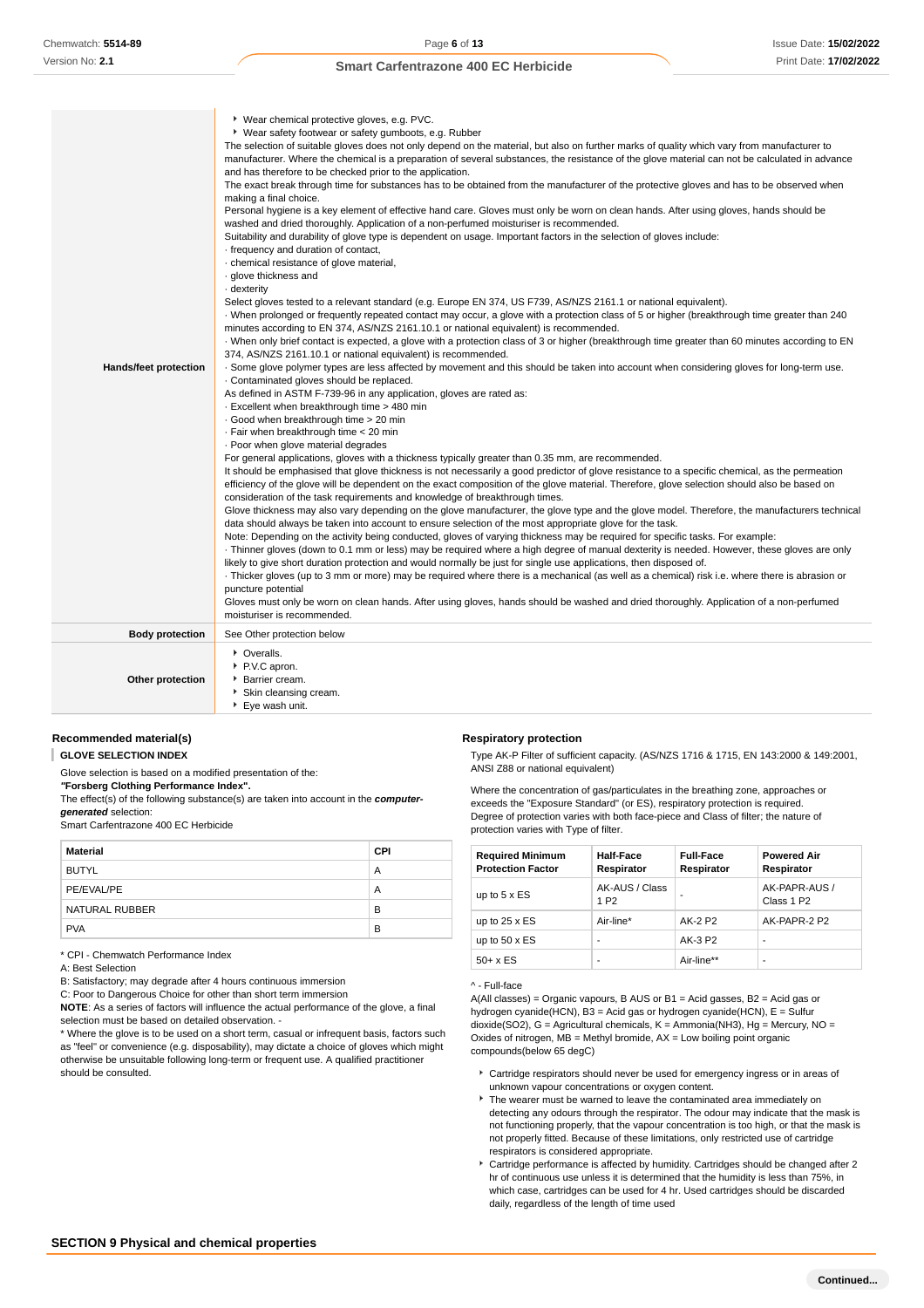### **Information on basic physical and chemical properties**

| Appearance                                               | Yellow to orange liquid; emulsifies with water. |                                            |                |
|----------------------------------------------------------|-------------------------------------------------|--------------------------------------------|----------------|
|                                                          |                                                 |                                            |                |
| <b>Physical state</b>                                    | Liquid                                          | Relative density (Water = $1$ )            | Not Available  |
| Odour                                                    | Not Available                                   | Partition coefficient n-octanol<br>/ water | Not Available  |
| <b>Odour threshold</b>                                   | Not Available                                   | Auto-ignition temperature (°C)             | Not Available  |
| pH (as supplied)                                         | Not Available                                   | <b>Decomposition temperature</b>           | Not Available  |
| Melting point / freezing point<br>(°C)                   | Not Available                                   | Viscosity (cSt)                            | Not Available  |
| Initial boiling point and boiling<br>range $(^{\circ}C)$ | Not Available                                   | Molecular weight (g/mol)                   | Not Applicable |
| Flash point (°C)                                         | >61                                             | <b>Taste</b>                               | Not Available  |
| <b>Evaporation rate</b>                                  | Not Available                                   | <b>Explosive properties</b>                | Not Available  |
| Flammability                                             | Combustible.                                    | <b>Oxidising properties</b>                | Not Available  |
| Upper Explosive Limit (%)                                | Not Available                                   | Surface Tension (dyn/cm or<br>$mN/m$ )     | Not Available  |
| Lower Explosive Limit (%)                                | Not Available                                   | <b>Volatile Component (%vol)</b>           | Not Available  |
| Vapour pressure (kPa)                                    | Not Available                                   | Gas group                                  | Not Available  |
| Solubility in water                                      | Miscible                                        | pH as a solution (Not<br>Available%)       | Not Available  |
| Vapour density $(Air = 1)$                               | Not Available                                   | VOC g/L                                    | Not Available  |

### **SECTION 10 Stability and reactivity**

| Reactivity                                 | See section 7                                                                                                                      |
|--------------------------------------------|------------------------------------------------------------------------------------------------------------------------------------|
| <b>Chemical stability</b>                  | • Unstable in the presence of incompatible materials.<br>Product is considered stable.<br>Hazardous polymerisation will not occur. |
| Possibility of hazardous<br>reactions      | See section 7                                                                                                                      |
| <b>Conditions to avoid</b>                 | See section 7                                                                                                                      |
| Incompatible materials                     | See section 7                                                                                                                      |
| <b>Hazardous decomposition</b><br>products | See section 5                                                                                                                      |

### **SECTION 11 Toxicological information**

#### **Information on toxicological effects**

| <b>Inhaled</b>      | The material can cause respiratory irritation in some persons. The body's response to such irritation can cause further lung damage.<br>Inhalation of vapours may cause drowsiness and dizziness. This may be accompanied by sleepiness, reduced alertness, loss of reflexes, lack of<br>co-ordination, and vertigo.<br>Inhalation of high vapour concentrations of N-methyl-2-pyrrolidone (NMP) may produce mucous membrane irritation, headache, giddiness,<br>mental confusion and nausea. Fatalities were not recorded following inhalation of 180-200 mg/m3 for 2 hours by mice and following a 6 hour<br>exposure to saturated vapours by rats.<br>Laboratory animals exposed to concentrations of 50 ppm for 8 hours daily for 20 days or 370 ppm for 6 hours daily for 10 days showed no gross<br>or histopathological abnormalities<br>Inhalation hazard is increased at higher temperatures.<br>Inhaling high concentrations of mixed hydrocarbons can cause narcosis, with nausea, vomiting and lightheadedness. Low molecular weight<br>(C2-C12) hydrocarbons can irritate mucous membranes and cause incoordination, giddiness, nausea, vertigo, confusion, headache, appetite<br>loss, drowsiness, tremors and stupor.<br>Central nervous system (CNS) depression may include general discomfort, symptoms of giddiness, headache, dizziness, nausea, anaesthetic<br>effects, slowed reaction time, slurred speech and may progress to unconsciousness. Serious poisonings may result in respiratory depression and<br>may be fatal.<br>Nerve damage can be caused by some non-ring hydrocarbons. Symptoms are temporary, and include weakness, tremors, increased saliva,<br>some convulsions, excessive tears with discolouration and inco-ordination lasting up to 24 hours.<br>Inhalation of aerosols (mists, fumes), generated by the material during the course of normal handling, may be damaging to the health of the<br>individual. |
|---------------------|-------------------------------------------------------------------------------------------------------------------------------------------------------------------------------------------------------------------------------------------------------------------------------------------------------------------------------------------------------------------------------------------------------------------------------------------------------------------------------------------------------------------------------------------------------------------------------------------------------------------------------------------------------------------------------------------------------------------------------------------------------------------------------------------------------------------------------------------------------------------------------------------------------------------------------------------------------------------------------------------------------------------------------------------------------------------------------------------------------------------------------------------------------------------------------------------------------------------------------------------------------------------------------------------------------------------------------------------------------------------------------------------------------------------------------------------------------------------------------------------------------------------------------------------------------------------------------------------------------------------------------------------------------------------------------------------------------------------------------------------------------------------------------------------------------------------------------------------------------------------------------------------------------------------------------------------------------------|
| Ingestion           | Swallowing of the liquid may cause aspiration into the lungs with the risk of chemical pneumonitis; serious consequences may result.<br>(ICSC13733)<br>Accidental ingestion of the material may be damaging to the health of the individual.<br>Alkenes are generally of low toxicity but they are considered aspiration hazards.<br>Aromatase inhibitors can cause mood swings, depression, weight gain, hot flushes, vaginal dryness, bloating and early menopause. Long-term<br>use may result in bone weakness, increased risk of blood clots, gastrointestinal disturbance, and sweats.<br>Α<br>Isoparaffinic hydrocarbons cause temporary lethargy, weakness, inco-ordination and diarrhoea.<br>Ingestion of petroleum hydrocarbons can irritate the pharynx, oesophagus, stomach and small intestine, and cause swellings and ulcers of the<br>mucous. Symptoms include a burning mouth and throat; larger amounts can cause nausea and vomiting, narcosis, weakness, dizziness, slow<br>and shallow breathing, abdominal swelling, unconsciousness and convulsions.                                                                                                                                                                                                                                                                                                                                                                                                                                                                                                                                                                                                                                                                                                                                                                                                                                                                                 |
| <b>Skin Contact</b> | This material can cause inflammation of the skin on contact in some persons.<br>The material may accentuate any pre-existing dermatitis condition<br>Repeated exposure may cause skin cracking, flaking or drying following normal handling and use.<br>Skin contact with the material may damage the health of the individual; systemic effects may result following absorption.<br>Prolonged contact with N-methyl-2-pyrrolidone (NMP) reportedly causes severe irritation and dermatitis with redness, cracking, swelling, blisters                                                                                                                                                                                                                                                                                                                                                                                                                                                                                                                                                                                                                                                                                                                                                                                                                                                                                                                                                                                                                                                                                                                                                                                                                                                                                                                                                                                                                      |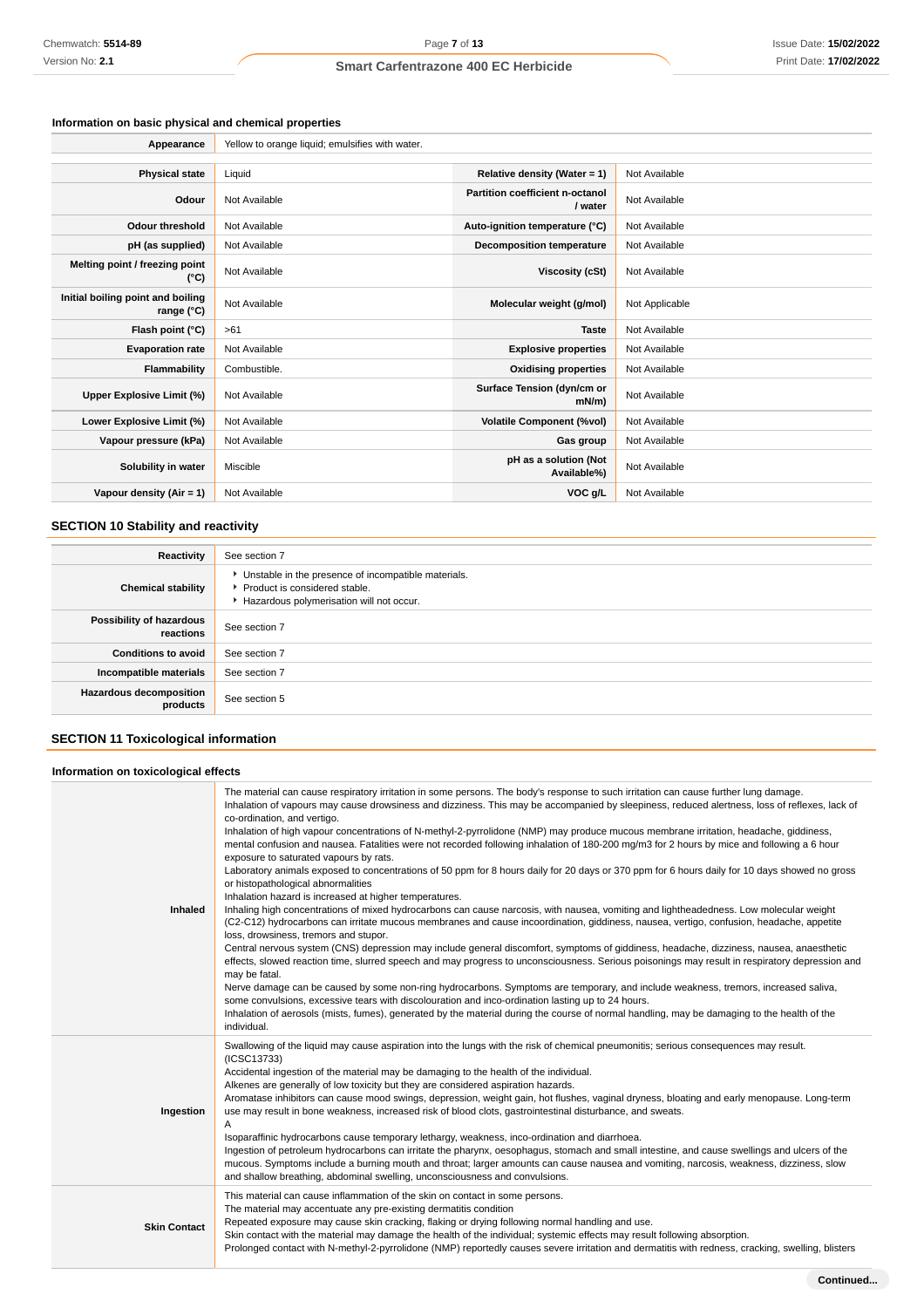|                | Open cuts, abraded or irritated skin should not be exposed to this material<br>Entry into the blood-stream, through, for example, cuts, abrasions or lesions, may produce systemic injury with harmful effects. Examine the skin<br>prior to the use of the material and ensure that any external damage is suitably protected.<br>Aromatic hydrocarbons may produce sensitivity and redness of the skin. They are not likely to be absorbed into the body through the skin but<br>branched species are more likely to.                                                                                                                                                                                                                                                                                                                                                                                                                                                                                                                                                                                                                                                                                                                                                                                                                                                                                                                                                                                                                                                                                                                                                                                                                                                                                                                                                                                                                                                                                                                                                                                                                                                                                                                                                                                                                                                                                                                                                                                                                                                    |
|----------------|----------------------------------------------------------------------------------------------------------------------------------------------------------------------------------------------------------------------------------------------------------------------------------------------------------------------------------------------------------------------------------------------------------------------------------------------------------------------------------------------------------------------------------------------------------------------------------------------------------------------------------------------------------------------------------------------------------------------------------------------------------------------------------------------------------------------------------------------------------------------------------------------------------------------------------------------------------------------------------------------------------------------------------------------------------------------------------------------------------------------------------------------------------------------------------------------------------------------------------------------------------------------------------------------------------------------------------------------------------------------------------------------------------------------------------------------------------------------------------------------------------------------------------------------------------------------------------------------------------------------------------------------------------------------------------------------------------------------------------------------------------------------------------------------------------------------------------------------------------------------------------------------------------------------------------------------------------------------------------------------------------------------------------------------------------------------------------------------------------------------------------------------------------------------------------------------------------------------------------------------------------------------------------------------------------------------------------------------------------------------------------------------------------------------------------------------------------------------------------------------------------------------------------------------------------------------------|
| Eye            | This material can cause eye irritation and damage in some persons.<br>Direct contact with liquid N-methyl-2-pyrrolidone (NMP) may produce painful burning or stinging of the eyes and lids, watering and inflammation<br>of the conjunctiva and temporary clouding of the cornea.<br>Instillation of isoparaffins into rabbit eyes produces only slight irritation.<br>Direct eye contact with petroleum hydrocarbons can be painful, and the corneal epithelium may be temporarily damaged. Aromatic species can<br>cause irritation and excessive tear secretion.                                                                                                                                                                                                                                                                                                                                                                                                                                                                                                                                                                                                                                                                                                                                                                                                                                                                                                                                                                                                                                                                                                                                                                                                                                                                                                                                                                                                                                                                                                                                                                                                                                                                                                                                                                                                                                                                                                                                                                                                        |
| <b>Chronic</b> | Long-term exposure to respiratory irritants may result in airways disease, involving difficulty breathing and related whole-body problems.<br>Substance accumulation, in the human body, may occur and may cause some concern following repeated or long-term occupational exposure.<br>Ample evidence exists that developmental disorders are directly caused by human exposure to the material.<br>Based on experience with similar materials, there is a possibility that exposure to the material may reduce fertility in humans at levels which do<br>not cause other toxic effects.<br>Sulfonylureas, imidazolinones, sulfonoanilides and triazolo-pyrimidines are used extensively as herbicides because of their wide-spectrum effects<br>on weeds and their low toxicity to mammals. They work by inhibition of the synthesis of amino acid precursors, which are common to both plants<br>and mammals, but there is no evidence so far of the potential for toxic effects in mammals.<br>In animal testing, N-methyl-2-pyrrolidone (NMP) has not been shown to cause cancer. There is no evidence of it being toxic to the kidney. In<br>animals, reproductive effects have been reported, and very high doses are toxic to the embryo.<br>Oil may contact the skin or be inhaled. Extended exposure can lead to eczema, inflammation of hair follicles, pigmentation of the face and warts<br>on the soles of the feet.<br>Constant or exposure over long periods to mixed hydrocarbons may produce stupor with dizziness, weakness and visual disturbance, weight loss<br>and anaemia, and reduced liver and kidney function. Skin exposure may result in drying and cracking and redness of the skin.<br>Oral administration of C20-24 alkenes has not been shown to exhibit significant toxicity in humans.<br>Triazole pesticides are the products of plant, fungal and animal bioconversion. They are toxic and are metabolised into variable products<br>depending on the nature of the parent compound. Studies done with animals showed that they may be slightly irritating to the skin, but severely<br>irritating to the eye. They affect the nervous, reproductive and blood systems, and have been shown to developmental toxicity. Limited evidence<br>predicts that they are not likely to cause genetic damage but may cause cancers especially of the liver and thyroid.<br>Azole fungicides show broad antifungal activity, and can be used to prevent or cure fungal infections. They are therefore important in agricultural<br>production. |

| Smart Carfentrazone 400 EC<br><b>Herbicide</b> | <b>TOXICITY</b>                                                                                                                                                                                                                 | <b>IRRITATION</b>               |
|------------------------------------------------|---------------------------------------------------------------------------------------------------------------------------------------------------------------------------------------------------------------------------------|---------------------------------|
|                                                | Not Available                                                                                                                                                                                                                   | Not Available                   |
|                                                | <b>TOXICITY</b>                                                                                                                                                                                                                 | <b>IRRITATION</b>               |
|                                                | dermal (rat) LD50: >4000 mg/kg $^{[2]}$                                                                                                                                                                                         | Not Available                   |
| carfentrazone-ethyl                            | Inhalation(Rat) LC50; 5.09 mg/L4h <sup>[2]</sup>                                                                                                                                                                                |                                 |
|                                                | Oral (Rat) LD50; 5143 mg/kg <sup>[2]</sup>                                                                                                                                                                                      |                                 |
|                                                | <b>TOXICITY</b>                                                                                                                                                                                                                 | <b>IRRITATION</b>               |
| liquid hydrocarbons                            | Not Available                                                                                                                                                                                                                   | Not Available                   |
|                                                | <b>TOXICITY</b>                                                                                                                                                                                                                 | <b>IRRITATION</b>               |
|                                                | Dermal (rabbit) LD50: 8000 mg/kg <sup>[2]</sup>                                                                                                                                                                                 | Eye (rabbit): 100 mg - moderate |
| N-methyl-2-pyrrolidone                         | Inhalation(Rat) LC50; 3.1-8.8 mg/l4h <sup>[2]</sup>                                                                                                                                                                             |                                 |
|                                                | Oral (Rat) LD50; 3914 mg/kg[2]                                                                                                                                                                                                  |                                 |
| Legend:                                        | 1. Value obtained from Europe ECHA Registered Substances - Acute toxicity 2.* Value obtained from manufacturer's SDS. Unless otherwise<br>specified data extracted from RTECS - Register of Toxic Effect of chemical Substances |                                 |

**CARFENTRAZONE-ETHYL** \* Sigma Aldrich SDS Carfentrazone-ethyl acts as an inhibitor of protoporphyrinogen oxidase, which in mammals interferes with the heme biosynthetic pathway and results in increased porphyrin levels. Carfentrazone-ethyl has low acute oral, dermal, and inhalation toxicity .It is minimally irritating to the eyes, non-irritating to the skin, and is not a skin sensitiser The mutagenic test battery demonstrated that carfentrazone-ethyl is not mutagenic. In carcinogenicity studies in mice and rats, there was no indication of increased incidence of neoplasms and spontaneous tumor formation at the doses tested. . For Protoporphyrinogen Oxidase (PPO) Inhibitors: PPO inhibition at high doses resulted in a range of observations in mammalian toxicology studies. As oxidised porphyrin is a key component of mammalian haemoglobin, a common finding at comparatively high doses in toxicology studies was a slight reduction in haemoglobin levels and related blood parameters. Inhibition of porphyrin synthesis results in precursor porphyrins accumulating in the liver where they are excreted in the bile coupled with cholesterol. This process results in deposition of pigment in the liver and other tissues, as well as alterations in cholesterol levels due to increased production to compensate for that lost with the porphyrin excretion. The developmental toxicity studies conducted on rats and rabbits indicate that the majority of the compounds did not show any reproductive, developmental, or teratogenic abnormalities, except at very high doses that elicit maternal toxicity. The developmental toxicity correlates with PPO herbicide accumulation The PPO inhibitor herbicides are either not readily absorbed and/or are rapidly degraded by metabolism and/or excreted. The mammalian metabolites are similar to photochemical degradation products. In mammals, there are remarkable species differences in the levels of porphyrin accumulation resulting from exposure to PPO inhibitors. There is no bioaccumulation risk in animals. Metabolism of PPO inhibitors has been studied in a number of species, including rats, rabbits, goats, sheep, cattle, and chicken. In general, the metabolic degradation of these compounds by animals includes nitroreduction, deesterification, and conjugation to GSH, cysteine, and carbohydrates. Most of the metabolites are excreted in urine, with small amounts excreted in faeces and milk. In chickens, 95% of the metabolites are eliminated in excreta, with small amounts (0.09%) eliminated in the eggs PPO inhibition in mammals may disrupt heme synthesis, which in turn causes anemia. In the submitted studies, decreased hematological parameters [decreased red blood cells (RBC), decreased hematocrit (Ht), decreased mean corpuscular haemoglobin concentration (MCHC), and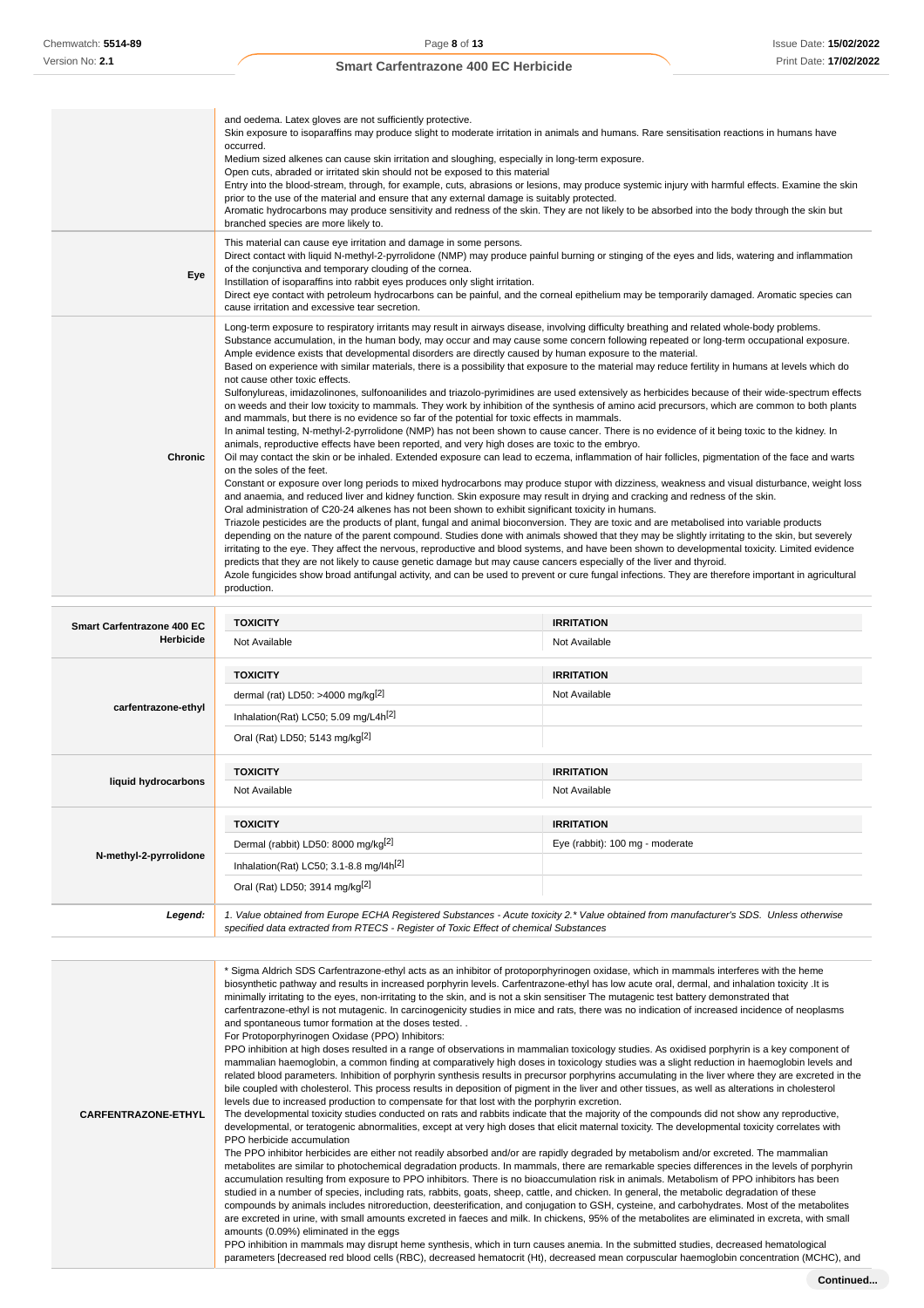|                            | mean corpuscular volume (MCV)] were observed at about the same dose level across species, with the exception of the dog, where effects were<br>observed at a slightly higher dose. These effects occurred around the same dose level from short-through long-term exposures, without<br>increasing in severity. Effects were also seen in the liver (increased weight, centrilobular fatty change, lymphoid infiltrate) in mice, the spleen<br>(increased spleen weight and extramedullary hematopoiesis) in rats, and in both these organs (increased iron storage in the liver and<br>extramedullary haematopoiesis in the spleen) in dogs. These effects also occurred around the same dose level from short- through long-term<br>exposures, without increasing in severity. No dermal toxicity was seen at the limit dose in a 28-day dermal toxicity study in rats<br>Toxicology studies with PPO inhibitors have shown that certain chemicals cause embryo lethality, teratogenicity and growth retardation in rats but<br>not in other mammals such as rabbits. In these studies it was shown that the effect of 30 mg/ kg of S-52482, a phenylimide PPO inhibitor, on<br>embryo development in rats was correlated with the accumulation of protoporphyrin IX (Proto IX) in the embryo with a concomitant loss of<br>haeme. However, 3000 mg/kg of S-52482 caused no accumulation of Proto IX in rabbit embryos and there was no adverse effect on the<br>embryos. The authors concluded that this difference was due to the relative sensitivity of PPO in rats versus rabbits. Thus, the effects of<br>PPO-inhibiting herbicides on mammals is species-dependent. The mammalian toxicity of these herbicides appears to be minimal at the rates they<br>are used.<br>Protoporphyrinogen oxidase (PPO, E.C.1.3.3.4) catalyzes the oxygen-dependent oxidation of protoporphyrinogen IX to protoporphyrin IX (Proto<br>IX).<br>In the presence of light, accumulated protoporphyrin can generate highly reactive oxygen species and induce membrane lipid peroxidation. The<br>peroxidation of the lipid can result in a chain reaction and cause fragmentation and destruction of the lipid. The consequence of lipid peroxidation<br>for a cell is loss of the membrane function.<br>Protoporphyrin IX (Proto IX) is an important precursor to biologically essential prosthetic groups such as heme, cytochrome c, and chlorophylls.<br>As a result, a number of organisms are able to synthesize this tetrapyrrole from basic precursors such as glycine and succinyl CoA, or glutamate.<br>Despite the wide range of organisms that synthesize protoporphyrin IX the process is largely conserved from bacteria to mammals with a few<br>distinct exceptions in higher plants.<br>The inhibition or functional loss of PPO is more than merely blocking the production of heme and chlorophyll. When the enzyme is inhibited, the<br>substrate protoporphyrinogen-IX will accumulate in the cytoplasm and will be slowly oxidized by O2 in the mitochondrion and chloroplast to<br>produce protoporphyrin-IX. This spontaneous production can have dire consequences: In the presence of light, the photosensitive<br>protoporphyrin-IX generates singlet oxygen that causes lipid peroxidation and cell death.<br>The inhibition or functional loss of PPO is more than merely blocking the production of heme and chlorophyll. When the enzyme is inhibited, the<br>substrate protoporphyrinogen-IX will accumulate in the cytoplasm and will be slowly oxidized by O2 in the mitochondrion and chloroplast to<br>produce protoporphyrin-IX. This spontaneous production can have dire consequences: In the presence of light, the photosensitive<br>protoporphyrin-IX generates singlet oxygen that causes lipid peroxidation and cell death.<br>Variegate porphyria (VP) is also an autosomal dominant disorder caused by the deficiency of protoporphyrinogen oxidase.<br>Symptoms may be cutaneous or neurovisceral with similar inciting factors as acute intermittent porphyria (AIP), but the cutaneous symptoms are<br>more difficult to treat and persist longer. Like hereditary coproporphyria, may be associated with acute episodes (as seen in acute intermittent<br>porphyria) and with photocutaneous manifestations (as seen in porphyria cutanea tarda). Protoporphyrin can lead to reactive singlet oxygen<br>formation in the presence of light, and photodermatitis within variegate porphyria (VP) patients is thought to be caused by photooxidation of<br>protoporphyrinogen and increased production of reactive oxygen species within skin fibroblasts The symptom of VP and its highly variable<br>penetrance of infected individuals make the study of the nature of PPO causing the disease of great interest. Besides, protoporphyrin-IX is an<br>extremely effective photosensitizer, but it is not useful before activation. PPO inhibitors could activate the photosensitizer protoporphyrin-IX and<br>cause its accumulation within tumor cells. Hence, an important medical application of PPO inhibitors is associated with photodynamic therapy<br>(PDT), which has been used in the detection and treatment of cancer<br>Currently PDT is performed by administering photosensitizers to patients and attempting to establish high concentrations in the tumors. These<br>tumors are then exposed to irradiation with light with the appropriate wavelength to activate the photosensitizers and destroy the cells. Proto IX is<br>an extremely effective photosensitizer, but it cannot be used since it does not accumulate within tumors after parenteral administration. PPO<br>inhibitors could cause the accumulation of Proto IX within tumor cells. The levels reached after treatment with certain PPO analogs was tenfold |
|----------------------------|------------------------------------------------------------------------------------------------------------------------------------------------------------------------------------------------------------------------------------------------------------------------------------------------------------------------------------------------------------------------------------------------------------------------------------------------------------------------------------------------------------------------------------------------------------------------------------------------------------------------------------------------------------------------------------------------------------------------------------------------------------------------------------------------------------------------------------------------------------------------------------------------------------------------------------------------------------------------------------------------------------------------------------------------------------------------------------------------------------------------------------------------------------------------------------------------------------------------------------------------------------------------------------------------------------------------------------------------------------------------------------------------------------------------------------------------------------------------------------------------------------------------------------------------------------------------------------------------------------------------------------------------------------------------------------------------------------------------------------------------------------------------------------------------------------------------------------------------------------------------------------------------------------------------------------------------------------------------------------------------------------------------------------------------------------------------------------------------------------------------------------------------------------------------------------------------------------------------------------------------------------------------------------------------------------------------------------------------------------------------------------------------------------------------------------------------------------------------------------------------------------------------------------------------------------------------------------------------------------------------------------------------------------------------------------------------------------------------------------------------------------------------------------------------------------------------------------------------------------------------------------------------------------------------------------------------------------------------------------------------------------------------------------------------------------------------------------------------------------------------------------------------------------------------------------------------------------------------------------------------------------------------------------------------------------------------------------------------------------------------------------------------------------------------------------------------------------------------------------------------------------------------------------------------------------------------------------------------------------------------------------------------------------------------------------------------------------------------------------------------------------------------------------------------------------------------------------------------------------------------------------------------------------------------------------------------------------------------------------------------------------------------------------------------------------------------------------------------------------------------------------------------------------------------------------------------------------------------------------------------------------------------------------------------------------------------------------------------------------------------------------------------------------------------------------------------------------------------------------------------------------------------------------------------------------------------------------------------------------------------------------------------------------------------------------------------------------------------------------------------------------------------------------------------------------------------------------------------------------------------------------------------------------------------------------------------------------------------------------------------------------------------------------------------------------------------------------------------------------------------------------------------------------------------------------------------------------------------------------------------------------------------------------------------------------------------------------------------------------------------------------------------------------------------------------------------------------------------------------------------------------------------------------------------------------------------------------------------------------------------------------------------------------------------------------------------------------------------------------------------------------------------------------------------------------------------------------------------------------------------------------------|
| <b>LIQUID HYDROCARBONS</b> | higher than the critical levels needed for effective PDT. The use of PPO inhibitors for PDT is being further. explored<br>For olefins:<br>Studies have shown that normal alpha olefins have little or no toxic effect on animals except if inhaled in high concentrations. They may produce<br>minimal skin and eye irritation, but do not sensitise the skin. Exposure to very high levels of C6-C16 normal alpha olefin vapours caused central<br>nervous system effects, including anaesthesia (loss of sensation). If C20+ products are heated, fumes may produce nausea and irritation of the<br>upper airway. The available data indicate normal alpha olefins do not cause mutations. Repeated exposure in animals has affected the liver and<br>kidney.<br>Olefins are not expected to cause reproductive or developmental toxicity. Based on the available evidence, this group of substances does not<br>cause genetic toxicity. Although there is no available data regarding cancer-causing potential, the structure of these substances does not raise<br>concern for humans.<br>No significant acute toxicological data identified in literature search.                                                                                                                                                                                                                                                                                                                                                                                                                                                                                                                                                                                                                                                                                                                                                                                                                                                                                                                                                                                                                                                                                                                                                                                                                                                                                                                                                                                                                                                                                                                                                                                                                                                                                                                                                                                                                                                                                                                                                                                                                                                                                                                                                                                                                                                                                                                                                                                                                                                                                                                                                                                                                                                                                                                                                                                                                                                                                                                                                                                                                                                                                                                                                                                                                                                                                                                                                                                                                                                                                                                                                                                                                                                                                                                                                                                                                                                                                                                                                                                                                                                                                                                                                                                                                                                                                                                                                                                                                                                                                                                                                                                                                                                                                                                   |
| N-METHYL-2-PYRROLIDONE     | Asthma-like symptoms may continue for months or even years after exposure to the material ends. This may be due to a non-allergic condition<br>known as reactive airways dysfunction syndrome (RADS) which can occur after exposure to high levels of highly irritating compound. Main<br>criteria for diagnosing RADS include the absence of previous airways disease in a non-atopic individual, with sudden onset of persistent<br>asthma-like symptoms within minutes to hours of a documented exposure to the irritant. Other criteria for diagnosis of RADS include a reversible<br>airflow pattern on lung function tests, moderate to severe bronchial hyperreactivity on methacholine challenge testing, and the lack of minimal<br>lymphocytic inflammation, without eosinophilia. RADS (or asthma) following an irritating inhalation is an infrequent disorder with rates related to<br>the concentration of and duration of exposure to the irritating substance. On the other hand, industrial bronchitis is a disorder that occurs as a<br>result of exposure due to high concentrations of irritating substance (often particles) and is completely reversible after exposure ceases. The<br>disorder is characterized by difficulty breathing, cough and mucus production.<br>For N-methyl-2-pyrrolidone (NMP):<br>Acute toxicity: Animal testing shows NMP is quickly absorbed after inhalation, swallowing and administration on skin, distributed throughout the<br>body, and eliminated mostly by hydroxylation to polar compounds, which are excreted in the urine. In animal testing NMP has a low potential for<br>skin irritation and a moderate potential for eye irritation. Repeated daily doses of high amounts on the skin have caused severe, painful bleeding<br>and eschar formation. In general, animal testing suggests NMP has low acute toxicity. Exposure to toxic amounts caused functional disturbances<br>and depression of the central nervous system. Local irritation of the airway occurred after inhalation, and irritation of the gastrointestinal tract<br>occurred after swallowing in animals.<br>Repeat dose toxicity: There is no clear toxicity profile for NMP after multiple administration. In animal testing, shrinking of the testes and thymus<br>gland were observed, together with an increase in red blood cells, after exposure to high amounts. There is no data for humans after<br>repeated-dose exposure.<br>Cancer-causing potential: NMP did not show any clear evidence for cancer-causing ability in an animal test for inhalation.<br>Genetic toxicity: The potential for NMP to cause mutations is rare. Tests do reveal that NMP may cause chromosome aberrations with bacteria<br>and yeast. No tests involving human cells are available.<br>Reproductive toxicity: In animal tests, exposure to NMP resulted in a decrease in foetal weight.<br>Developmental toxicity: Animal testing showed that NMP can result in decreased foetal weights and delayed bone development.<br>A substance (or part of a group of chemical substances) of very high concern (SVHC) - or product containing an SVHC:<br>It is proposed that use within the European Union be subject to authorisation under the REACH Regulation. Indeed, listing of a substance as an<br>SVHC by the European Chemicals Agency (ECHA) is the first step in the procedure for authorisation or restriction of use of a chemical.<br>The criteria are given in article 57 of the REACH Regulation. A substance may be proposed as an SVHC if it meets one or more of the following<br>criteria:<br>$\cdot$ it is carcinogenic $\cdot$ ;<br>it is mutagenic *;<br>it is toxic for reproduction *;                                                                                                                                                                                                                                                                                                                                                                                                                                                                                                                                                                                                                                                                                                                                                                                                                                                                                                                                                                                                                                                                                                                                                                                                                                                                                                                                                                                                                                                                                                                                                                                                                                                                                                                                                                                                                                                                                                                                                                                                                                                                                                                                              |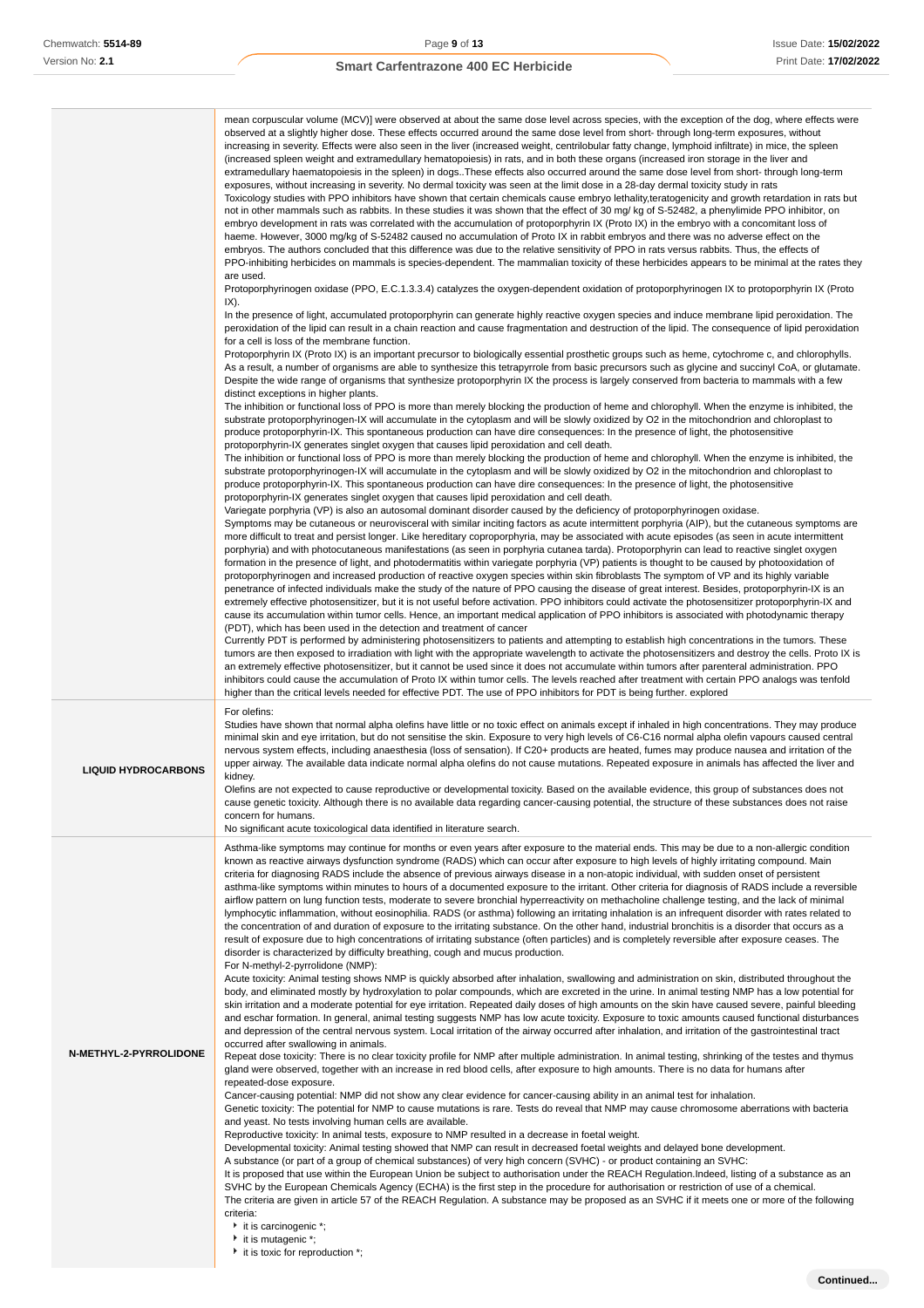|                                             | it is persistent, bioaccumulative and toxic (PBT substances);<br>it is very persistent and very bioaccumulative (vPvB substances);<br>• there is "scientific evidence of probable serious effects to human health or the environment which give rise to an equivalent level of concern";<br>such substances are identified on a case-by-case basis.<br>* Collectively described as CMR substances<br>The "equivalent concern" criterion is significant because it is this classification which allows substances which are, for example, neurotoxic,<br>endocrine-disrupting or otherwise present an unanticipated environmental health risk to be regulated under REACH]<br>Simply because a substance meets one or more of the criteria does not necessarily mean that it will be proposed as an SVHC. Many such<br>substances are already subject to restrictions on their use within the European Union, such as those in Annex XVII of the REACH Regulation<br>SVHCs are substances for which the current restrictions on use (where these exist) might be insufficient. There are three priority groups for<br>assessment:<br>▶ PBT substances and vPvB substances:<br>substances which are widely dispersed during use;<br>substances which are used in large quantities. |                                 |   |
|---------------------------------------------|----------------------------------------------------------------------------------------------------------------------------------------------------------------------------------------------------------------------------------------------------------------------------------------------------------------------------------------------------------------------------------------------------------------------------------------------------------------------------------------------------------------------------------------------------------------------------------------------------------------------------------------------------------------------------------------------------------------------------------------------------------------------------------------------------------------------------------------------------------------------------------------------------------------------------------------------------------------------------------------------------------------------------------------------------------------------------------------------------------------------------------------------------------------------------------------------------------------------------------------------------------------------------------|---------------------------------|---|
| <b>Acute Toxicity</b>                       | ×                                                                                                                                                                                                                                                                                                                                                                                                                                                                                                                                                                                                                                                                                                                                                                                                                                                                                                                                                                                                                                                                                                                                                                                                                                                                                | Carcinogenicity                 | × |
| <b>Skin Irritation/Corrosion</b>            | ✔                                                                                                                                                                                                                                                                                                                                                                                                                                                                                                                                                                                                                                                                                                                                                                                                                                                                                                                                                                                                                                                                                                                                                                                                                                                                                | Reproductivity                  | ✔ |
| <b>Serious Eye Damage/Irritation</b>        | ✔                                                                                                                                                                                                                                                                                                                                                                                                                                                                                                                                                                                                                                                                                                                                                                                                                                                                                                                                                                                                                                                                                                                                                                                                                                                                                | <b>STOT - Single Exposure</b>   | ✔ |
| <b>Respiratory or Skin</b><br>sensitisation | ×                                                                                                                                                                                                                                                                                                                                                                                                                                                                                                                                                                                                                                                                                                                                                                                                                                                                                                                                                                                                                                                                                                                                                                                                                                                                                | <b>STOT - Repeated Exposure</b> | × |
| <b>Mutagenicity</b>                         | ×                                                                                                                                                                                                                                                                                                                                                                                                                                                                                                                                                                                                                                                                                                                                                                                                                                                                                                                                                                                                                                                                                                                                                                                                                                                                                | <b>Aspiration Hazard</b>        | ✔ |

Legend:  $\blacktriangleright$  - Data either not available or does not fill the criteria for classification  $\blacktriangleright$  – Data available to make classification

### **SECTION 12 Ecological information**

#### **Toxicity**

|                                         | Endpoint         | <b>Test Duration (hr)</b> | <b>Species</b>                    |                          | Value           | Source           |
|-----------------------------------------|------------------|---------------------------|-----------------------------------|--------------------------|-----------------|------------------|
| Smart Carfentrazone 400 EC<br>Herbicide | Not<br>Available | Not Available             | Not<br>Not Available<br>Available |                          |                 | Not<br>Available |
|                                         | Endpoint         | <b>Test Duration (hr)</b> | <b>Species</b>                    | Value                    |                 | Source           |
|                                         | EC50(ECx)        | 336h                      | Algae or other aquatic plants     |                          | 0.008-0.009mg/L | 4                |
| carfentrazone-ethyl                     | <b>LC50</b>      | 96h                       | Fish                              |                          | 1.475-1.854mg/L | 4                |
|                                         | EC50             | 72h                       | Algae or other aquatic plants     |                          | 0.013-0.027mg/L | 4                |
|                                         | <b>EC50</b>      | 48h                       | Crustacea                         | >14.308mg/L              |                 | 4                |
| liquid hydrocarbons                     | Endpoint         | <b>Test Duration (hr)</b> | <b>Species</b>                    | Value                    |                 | <b>Source</b>    |
|                                         | Not<br>Available | Not Available             | Not Available                     | Not                      | Available       | Not<br>Available |
|                                         | Endpoint         | <b>Test Duration (hr)</b> | <b>Species</b>                    | Value                    |                 | <b>Source</b>    |
|                                         | NOEC(ECx)        | 504h                      | Crustacea                         | 12.5mg/l                 |                 | 2                |
| N-methyl-2-pyrrolidone                  | <b>LC50</b>      | 96h                       | Fish                              | 464mg/l                  |                 | 1                |
|                                         | <b>EC50</b>      | 72h                       | Algae or other aquatic plants     | $>500$ mg/l              |                 | 1                |
|                                         | EC50             | 48h                       |                                   | Crustacea<br>ca.4897mg/l |                 | $\mathbf{1}$     |

Very toxic to aquatic organisms, may cause long-term adverse effects in the aquatic environment. **DO NOT** discharge into sewer or waterways.

### **Persistence and degradability**

| Ingredient             | Persistence: Water/Soil | Persistence: Air |
|------------------------|-------------------------|------------------|
| carfentrazone-ethyl    | <b>HIGH</b>             | <b>HIGH</b>      |
| N-methyl-2-pyrrolidone | LOW                     | LOW              |

### **Bioaccumulative potential**

| Ingredient             | <b>Bioaccumulation</b>     |
|------------------------|----------------------------|
| carfentrazone-ethyl    | $MEDIUM (LogKOW = 4.2583)$ |
| N-methyl-2-pyrrolidone | LOW (BCF = $0.16$ )        |
|                        |                            |

### **Mobility in soil**

| Ingredient             | <b>Mobility</b>       |
|------------------------|-----------------------|
| carfentrazone-ethyl    | LOW ( $KOC = 6858$ )  |
| N-methyl-2-pyrrolidone | LOW ( $KOC = 20.94$ ) |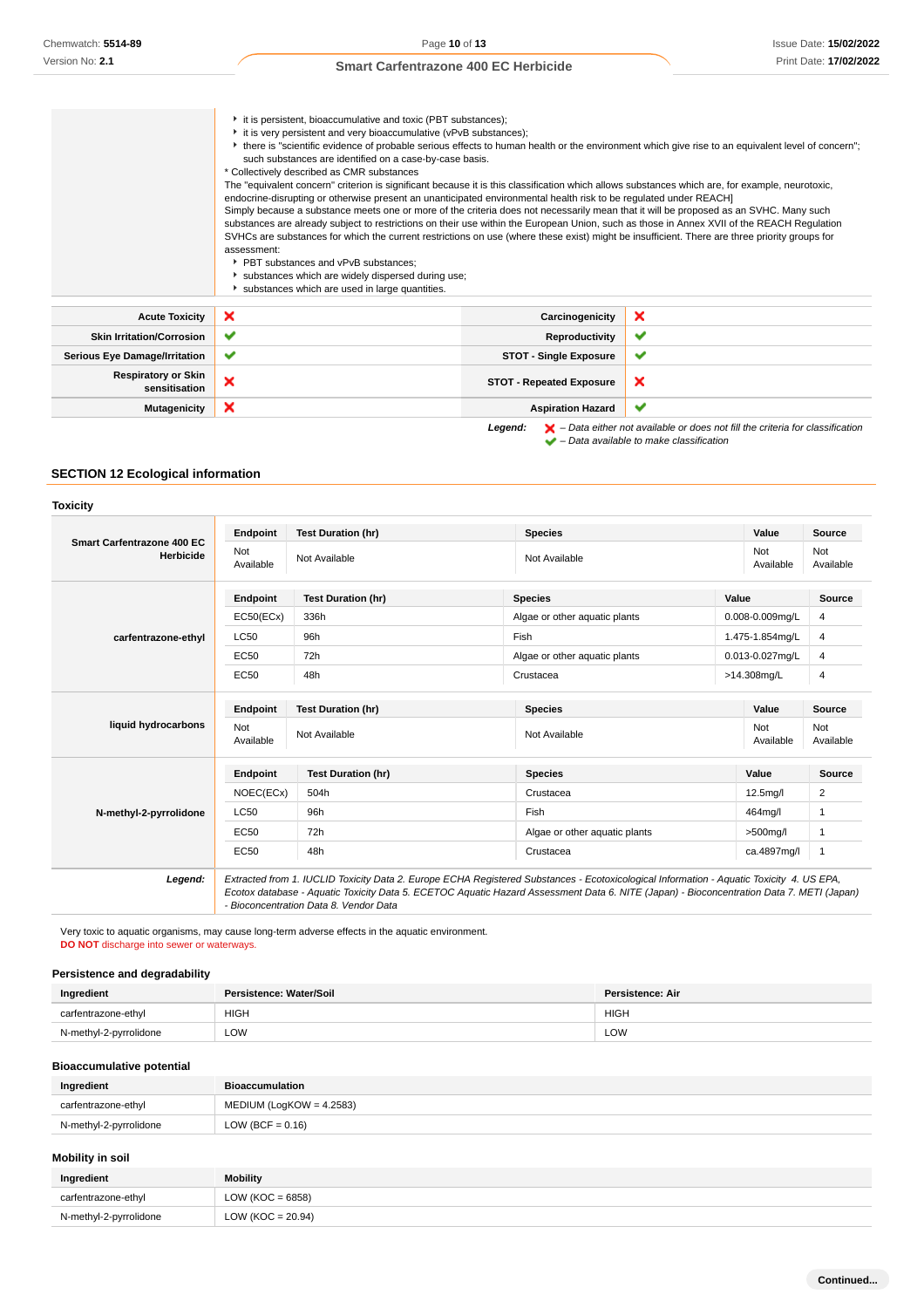## **SECTION 13 Disposal considerations**

| Waste treatment methods      |                                                                                                                                                                                                                                                                                                                                                                                                                                                                                                                                                                                                                                                                                                                                                                                                                                                                                                                                                                                                                                                                                                         |
|------------------------------|---------------------------------------------------------------------------------------------------------------------------------------------------------------------------------------------------------------------------------------------------------------------------------------------------------------------------------------------------------------------------------------------------------------------------------------------------------------------------------------------------------------------------------------------------------------------------------------------------------------------------------------------------------------------------------------------------------------------------------------------------------------------------------------------------------------------------------------------------------------------------------------------------------------------------------------------------------------------------------------------------------------------------------------------------------------------------------------------------------|
| Product / Packaging disposal | Containers may still present a chemical hazard/ danger when empty.<br>Return to supplier for reuse/ recycling if possible.<br>Otherwise:<br>If container can not be cleaned sufficiently well to ensure that residuals do not remain or if the container cannot be used to store the same<br>product, then puncture containers, to prevent re-use, and bury at an authorised landfill.<br>▶ Where possible retain label warnings and SDS and observe all notices pertaining to the product.<br>DO NOT allow wash water from cleaning or process equipment to enter drains.<br>It may be necessary to collect all wash water for treatment before disposal.<br>In all cases disposal to sewer may be subject to local laws and regulations and these should be considered first.<br>• Where in doubt contact the responsible authority.<br>▶ Recycle wherever possible or consult manufacturer for recycling options.<br>Consult State Land Waste Authority for disposal.<br>Bury or incinerate residue at an approved site.<br>Recycle containers if possible, or dispose of in an authorised landfill. |

## **SECTION 14 Transport information**

| <b>Labels Required</b>  |       |
|-------------------------|-------|
|                         |       |
| <b>Marine Pollutant</b> |       |
| <b>HAZCHEM</b>          | $-3Z$ |
|                         |       |

### **Land transport (ADG)**

| <b>UN number</b>             | 3082                                                                               |  |  |
|------------------------------|------------------------------------------------------------------------------------|--|--|
| UN proper shipping name      | ENVIRONMENTALLY HAZARDOUS SUBSTANCE, LIQUID, N.O.S. (contains carfentrazone-ethyl) |  |  |
| Transport hazard class(es)   | Class<br>9<br>Subrisk<br>Not Applicable                                            |  |  |
| <b>Packing group</b>         | Ш                                                                                  |  |  |
| <b>Environmental hazard</b>  | Environmentally hazardous                                                          |  |  |
| Special precautions for user | Special provisions<br>274 331 335 375 AU01<br>5L<br>Limited quantity               |  |  |

Environmentally Hazardous Substances meeting the descriptions of UN 3077 or UN 3082 are not subject to this Code when transported by road or rail in; (a) packagings;

(b) IBCs; or

(c) any other receptacle not exceeding 500 kg(L).

- Australian Special Provisions (SP AU01) - ADG Code 7th Ed.

### **Air transport (ICAO-IATA / DGR)**

| <b>UN number</b>             | 3082                                                                                                                                                                                                                                                                                        |                           |                                                                      |  |
|------------------------------|---------------------------------------------------------------------------------------------------------------------------------------------------------------------------------------------------------------------------------------------------------------------------------------------|---------------------------|----------------------------------------------------------------------|--|
| UN proper shipping name      | Environmentally hazardous substance, liquid, n.o.s. * (contains carfentrazone-ethyl)                                                                                                                                                                                                        |                           |                                                                      |  |
| Transport hazard class(es)   | <b>ICAO/IATA Class</b><br><b>ICAO / IATA Subrisk</b><br><b>ERG Code</b>                                                                                                                                                                                                                     | 9<br>Not Applicable<br>9L |                                                                      |  |
| Packing group                | Ш                                                                                                                                                                                                                                                                                           |                           |                                                                      |  |
| <b>Environmental hazard</b>  | Environmentally hazardous                                                                                                                                                                                                                                                                   |                           |                                                                      |  |
| Special precautions for user | Special provisions<br>Cargo Only Packing Instructions<br>Cargo Only Maximum Qty / Pack<br>Passenger and Cargo Packing Instructions<br>Passenger and Cargo Maximum Qty / Pack<br>Passenger and Cargo Limited Quantity Packing Instructions<br>Passenger and Cargo Limited Maximum Qty / Pack |                           | A97 A158 A197 A215<br>964<br>450 L<br>964<br>450L<br>Y964<br>30 kg G |  |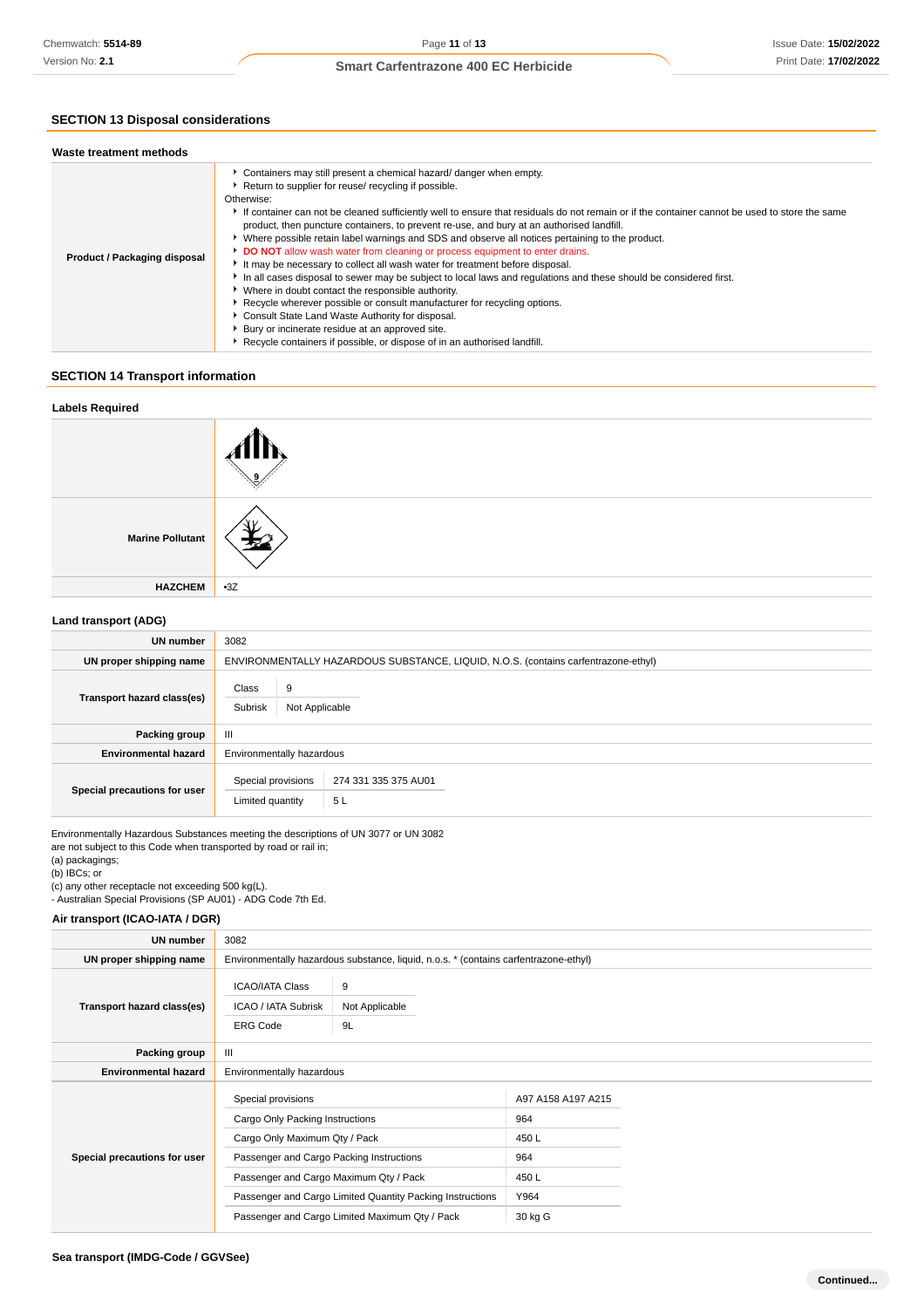| UN number                    | 3082                                                                 |                                                                                    |  |  |
|------------------------------|----------------------------------------------------------------------|------------------------------------------------------------------------------------|--|--|
| UN proper shipping name      |                                                                      | ENVIRONMENTALLY HAZARDOUS SUBSTANCE, LIQUID, N.O.S. (contains carfentrazone-ethyl) |  |  |
| Transport hazard class(es)   | <b>IMDG Class</b><br><b>IMDG Subrisk</b>                             | 9<br>Not Applicable                                                                |  |  |
| Packing group                | $\mathbf{III}$                                                       |                                                                                    |  |  |
| <b>Environmental hazard</b>  | <b>Marine Pollutant</b>                                              |                                                                                    |  |  |
| Special precautions for user | <b>EMS Number</b><br>Special provisions<br><b>Limited Quantities</b> | $F-A$ , S-F<br>274 335 969<br>5L                                                   |  |  |

**Transport in bulk according to Annex II of MARPOL and the IBC code** Not Applicable

#### **Transport in bulk in accordance with MARPOL Annex V and the IMSBC Code**

| <b>Product name</b>    | Group         |
|------------------------|---------------|
| carfentrazone-ethyl    | Not Available |
| liquid hydrocarbons    | Not Available |
| N-methyl-2-pyrrolidone | Not Available |

#### **Transport in bulk in accordance with the ICG Code**

| <b>Product name</b>    | <b>Ship Type</b> |
|------------------------|------------------|
| carfentrazone-ethyl    | Not Available    |
| liquid hydrocarbons    | Not Available    |
| N-methyl-2-pyrrolidone | Not Available    |

Australian Inventory of Industrial Chemicals (AIIC) Chemical Footprint Project - Chemicals of High Concern List

#### **SECTION 15 Regulatory information**

#### **Safety, health and environmental regulations / legislation specific for the substance or mixture**

#### I **carfentrazone-ethyl is found on the following regulatory lists**

Australia Hazardous Chemical Information System (HCIS) - Hazardous Chemicals

## **liquid hydrocarbons is found on the following regulatory lists**

Not Applicable

#### **N-methyl-2-pyrrolidone is found on the following regulatory lists**

Australia Hazardous Chemical Information System (HCIS) - Hazardous Chemicals Australia Standard for the Uniform Scheduling of Medicines and Poisons (SUSMP) - Schedule 5

Australia Standard for the Uniform Scheduling of Medicines and Poisons (SUSMP) - Schedule 6

#### **National Inventory Status**

| <b>National Inventory</b>                          | <b>Status</b>                                                                                                                                                                                     |  |
|----------------------------------------------------|---------------------------------------------------------------------------------------------------------------------------------------------------------------------------------------------------|--|
| Australia - AIIC / Australia<br>Non-Industrial Use | No (carfentrazone-ethyl)                                                                                                                                                                          |  |
| Canada - DSL                                       | No (carfentrazone-ethyl)                                                                                                                                                                          |  |
| Canada - NDSL                                      | No (carfentrazone-ethyl; N-methyl-2-pyrrolidone)                                                                                                                                                  |  |
| China - IECSC                                      | Yes                                                                                                                                                                                               |  |
| Europe - EINEC / ELINCS / NLP                      | No (carfentrazone-ethyl)                                                                                                                                                                          |  |
| Japan - ENCS                                       | No (carfentrazone-ethyl)                                                                                                                                                                          |  |
| Korea - KECI                                       | Yes                                                                                                                                                                                               |  |
| New Zealand - NZIoC                                | Yes                                                                                                                                                                                               |  |
| Philippines - PICCS                                | No (carfentrazone-ethyl)                                                                                                                                                                          |  |
| USA - TSCA                                         | No (carfentrazone-ethyl)                                                                                                                                                                          |  |
| Taiwan - TCSI                                      | Yes                                                                                                                                                                                               |  |
| Mexico - INSQ                                      | No (carfentrazone-ethyl)                                                                                                                                                                          |  |
| Vietnam - NCI                                      | Yes                                                                                                                                                                                               |  |
| Russia - FBEPH                                     | No (carfentrazone-ethyl)                                                                                                                                                                          |  |
| Legend:                                            | Yes = All CAS declared ingredients are on the inventory<br>No = One or more of the CAS listed ingredients are not on the inventory. These ingredients may be exempt or will require registration. |  |

### **SECTION 16 Other information**

**Revision Date** 15/02/2022